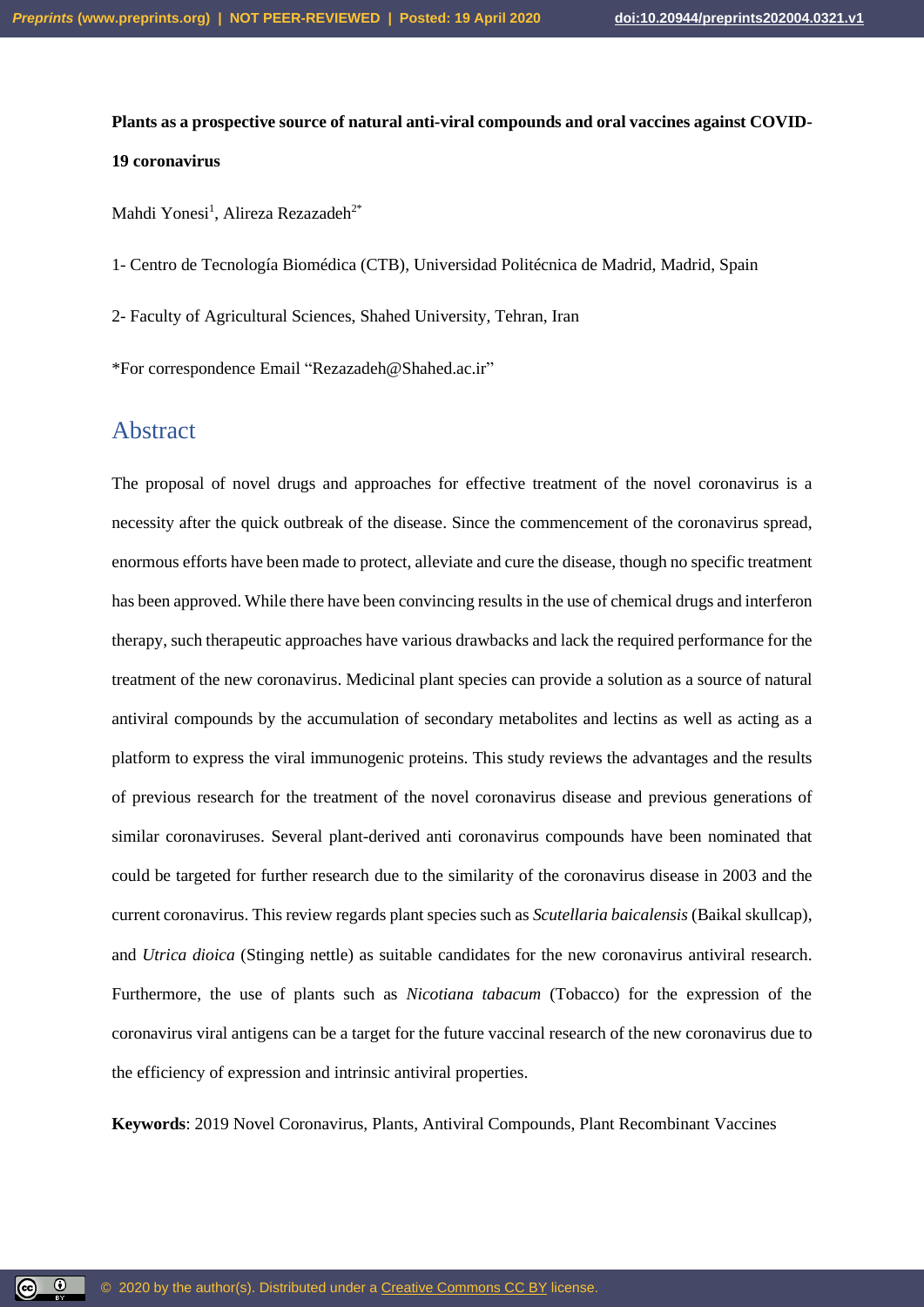## **Contents**

| Plants have considerable potential for the treatment of the coronavirus related SARS disease 5 |
|------------------------------------------------------------------------------------------------|
|                                                                                                |
|                                                                                                |
|                                                                                                |
|                                                                                                |
|                                                                                                |
|                                                                                                |
|                                                                                                |
|                                                                                                |
|                                                                                                |
|                                                                                                |
| Controlling the plants' anti-viral compounds expression via environmental conditions 22        |
|                                                                                                |
|                                                                                                |
|                                                                                                |

# <span id="page-1-0"></span>Introduction

The Coronaviridae family is composed of enveloped single-stranded RNA viruses that were normally regarded as the origin of types of common cold, upper respiratory disorders and lower respiratory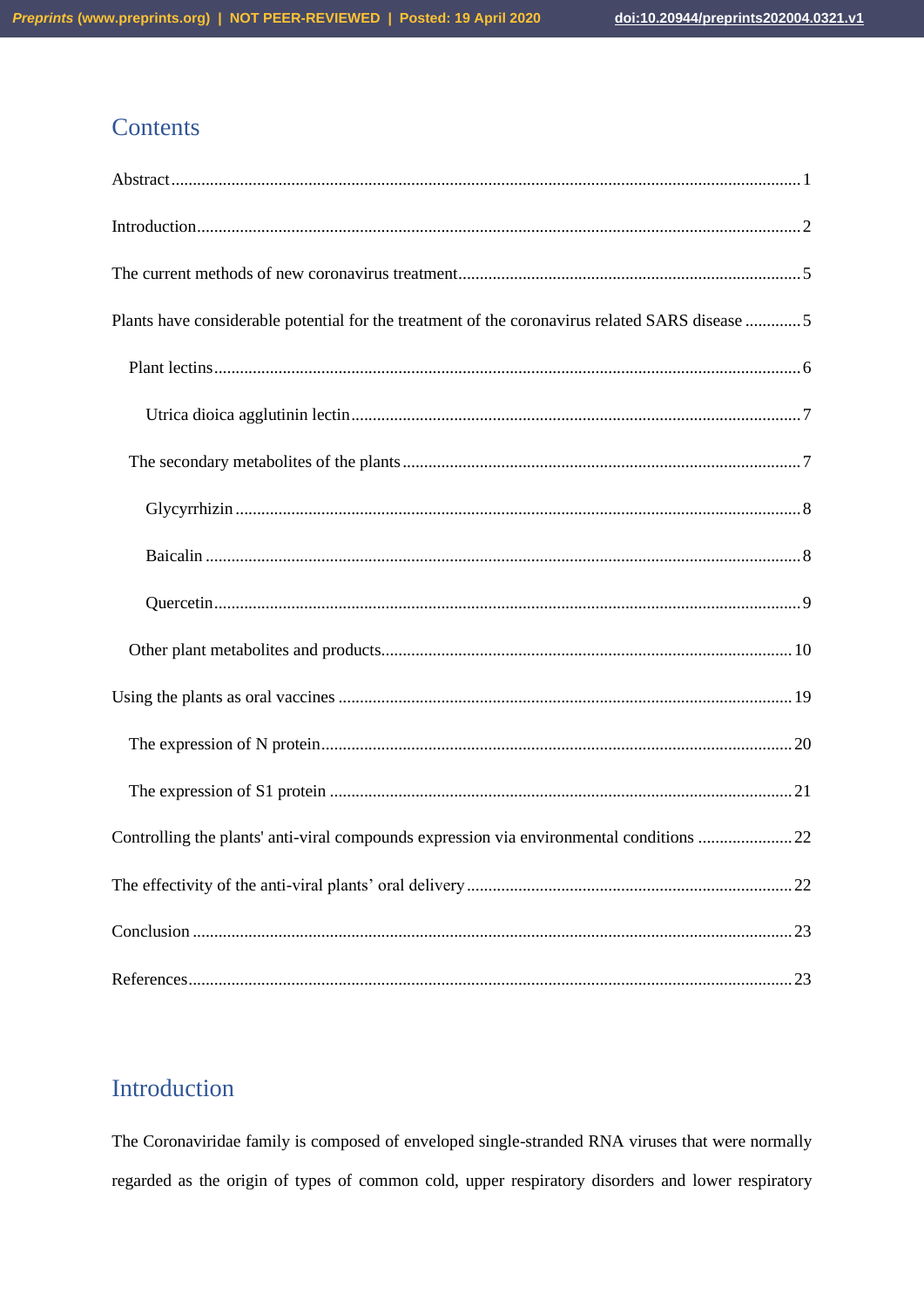infection in the case of the elderly and patients with a weak immune system. However, in 2003, the appearance of Severe Acute Respiratory Syndrome (SARS) caused by the coronavirus agent of SARS-Cov belonging to betacoronavirus subfamily, presented an urgent necessity of research about SARS related coronavirus. Nine years later another coronavirus appeared as Middle East Respiratory Syndrom (MERS) in Saudi Arabia with 2492 total laboratory-confirmed cases and 858 fatalities[1]. At present, The current outbreak caused by a new subtype of coronavirus named SARS-Cov2 has resulted in a pandemic with thousands of deaths and infected cases. This pandemic phenomenon is maintaining a sustained progression in the world, showing an emergency international alarm for finding an effective cure.

The SARS-Cov 2, SARS Cov and MERS Cov belong to the genera of the betacoronaviruses. At the first stage of the SARS-Cov coronavirus appearance, it was attempted to cure the disease by Ribavirin which revealed positive results in curing the patients. While drugs such as Aciclovir, Levofloxacin, Vancomycin, Caspofungin, and Meropenem were not able to show a significant relief in the patients [2]. The Lopinavir/Ritonavir with Ribavirin administration to the patients at the initial stages of the disease could reduce the mortality rate [3]. However, later it was confirmed that the Ribavirin treatment was associated with considerable toxicity and this approach was not successful to show compelling results in-vitro. Additionally, it was demonstrated by a recent study that the administration of Lopinavir/Ritonavir does not have a significant effect on the cases of COVID-19 [4]. The interferon therapy, the delivery of corticosteroid and immunoglobulins are the other methods that have been applied as the common treatment of the SARS-Cov. However, none of these approaches were successful in the treatment of SARS (2003). And new targeted anti-viral drugs were necessary. Therefore, it was sought to assess the structural properties of the SARS-related betacoronaviruses.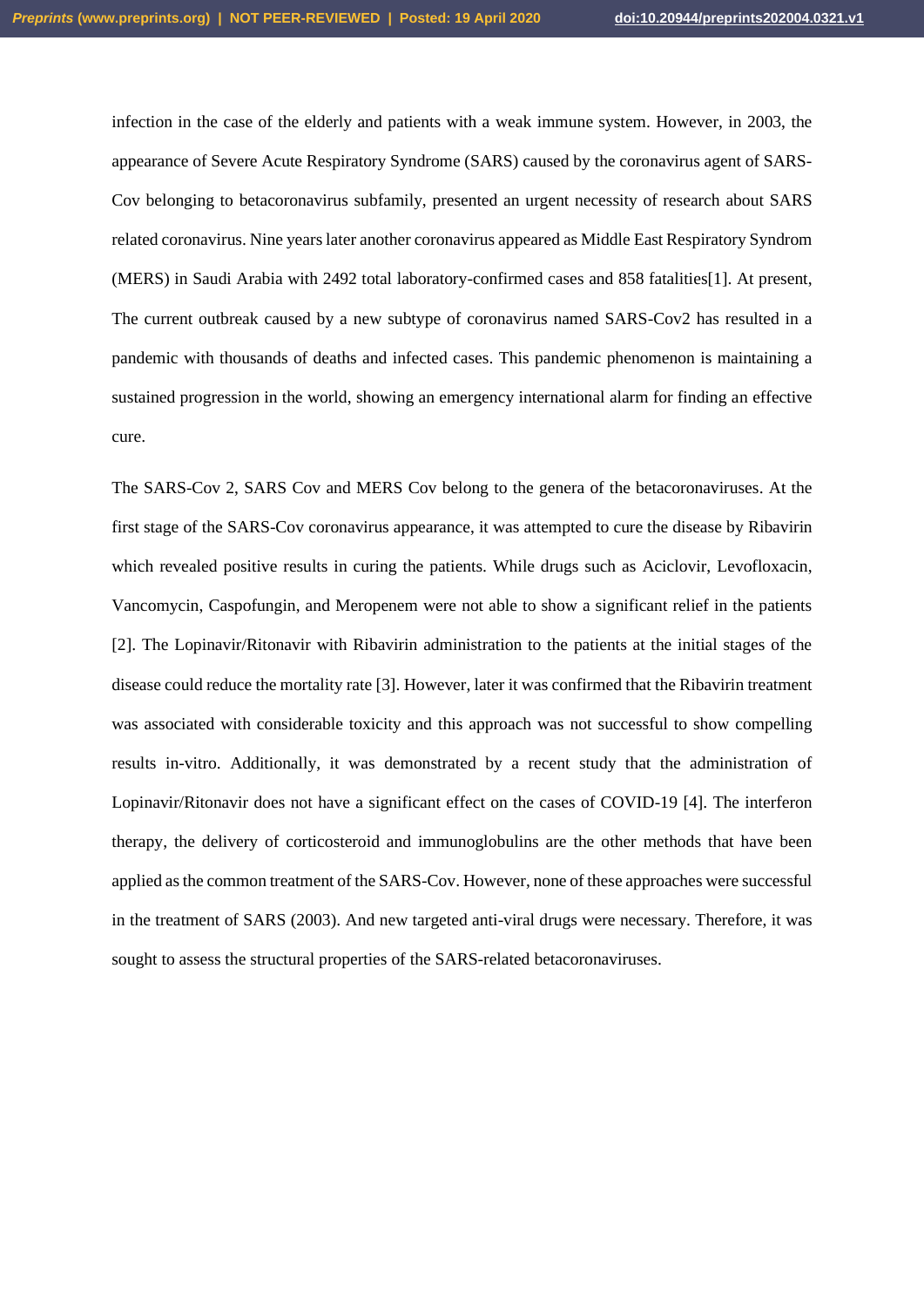

Figure 1. The schematic of the coronavirus viral cycle. The virus attaches to the ACE2 receptors of the human cells (A). It enters the cells and releases the RNA content (B). The translation of the RNA will be done using the host ribosomes of the cells (C) which results in the expression of the essential enzymes to produce the RNA replication and packaging proteins. 3CL<sup>Pro</sup> and PL<sup>Pro</sup> have an essential function to process the non-structural proteins required for the processing of the viral polyproteins (D). The packaging proteins and the RNA content are assembled to produce new virions (E). The virions exit the cells for starting another cycle of viral infection.

Anand et al (2003) determined a protein with three domains and 304 residues as the main protease of the SARS-Cov and following by this study various research targeted this protease for inhibition of the SARS-Cov activity [6-8]. Later, this protease has been named 3C Like Protease (3CLPro). Papain-Like protease (PL<sup>Pro</sup>) was demonstrated as another target enzyme for the symptoms caused by SARS-Cov. While RNA-dependent RNA polymerase has a significant role in the coding of the genomic content of coronavirus upon infection, the 3CL<sup>Pro</sup> and PL<sup>Pro</sup> are regarded as key enzymes in the processing of the nonstructural proteins of the virus (nsps) which is thought to have a main role in the establishment of the viral replication (Figure1; [9, 10]. The surface of SARS-Cov is covered with the spike proteins that are able to attach to human Angiotensin-Converting Enzyme 2 receptors (ACE2). ACE2 receptors are normally expressed in the lungs, kidney, endothelium, heart, and intestine [11]. Targeting the SARS-Cov spike proteins as well as the blockage of human ACE2 proteins can be an alternative way to block the activity of the SARS-Cov.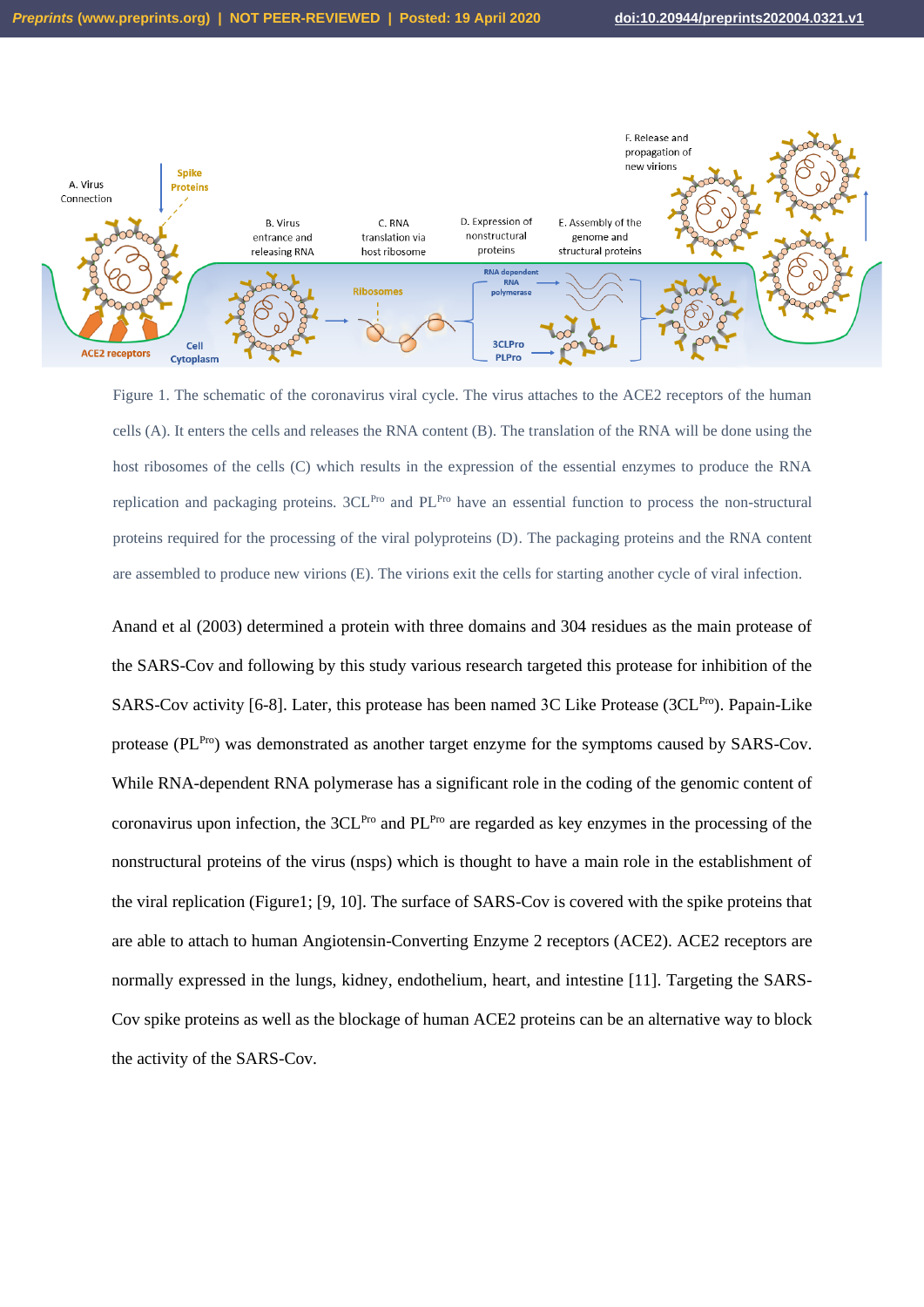## <span id="page-4-0"></span>The current methods of new coronavirus treatment

A variety of the targets considering the inhibition of the RNA transcription, RNA modification, virus packaging enzymes, the capsid, and the surface proteins assist the virus to diffuse into the cells and can be regarded as strategies to deactivate or prohibit the propagation of RNA virus in cells and tissues [12]. The current methods of COVID-19 treatment are composed of the administration of drugs such as Remdesivir, Chloroquine, Arbidol, and Favipiravir and approaches such as interferon therapy [12, 13]. Currently, studies are focusing on further investigation of the biochemical materials that could inhibit the main proteases of the virus or the compounds that could inhibit the propagation rate of the virus in the cells. The plants provide an ultimate, natural source of enzyme and viral propagation inhibitors to be implicated as a treatment method of disorders caused by SARS-Cov and SARS-Cov2.

Fortunately, there is a considerable similarity between the SARS-Cov and SARS-Cov2 virus which is more than 80% identity and 96% similarity of the genome  $[15,14]$ . It has been confirmed that the PL<sup>Pro</sup> and 3CL<sup>Pro</sup> of the SARS-Cov and SARS-Cov2 are conserved [16]. Additionally, it is observed that there is a 76.10% identity between the mentioned viruses [17]. Based on this similarity, it is expected that the results of the studies about the SARS-Cov could be implied for the research in the SARS-Cov2 to a high degree.

# <span id="page-4-1"></span>Plants have considerable potential for the treatment of the coronavirus related SARS disease

Plants provide a wide source of viral protein inhibitors for the treatment of SARS. Generally, plants can express metabolites that can provide an inhibitory effect on the enzymes, proteins and the propagation of the virus. Although numerous studies have focused on the SARS 2003, there are a lower number of studies with the focus on the COVID-19 disease and mainly the articles are limited to in-silico studies of the plant compounds [16, 18]. Hopefully, based on the fact that most of the active proteins in the infection cycle of SARS-Cov2 are conserved, it can be expected that the result of a variety of researches about previous generations of coronaviruses especially SARS-Cov could be applicable to the new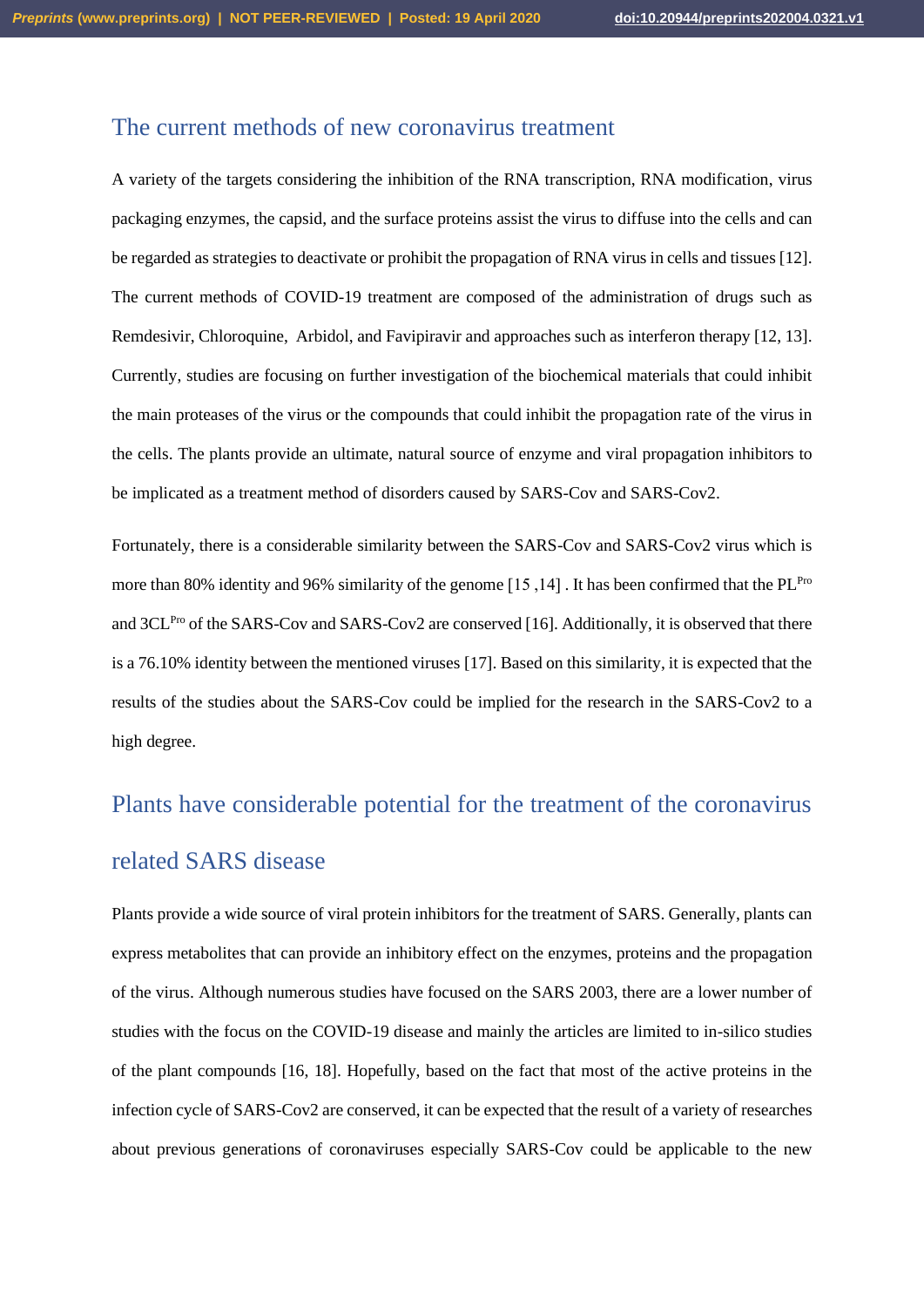coronavirus. Table 1 shows a selection of the approaches based on the plants, mentioning the representative agents based on our literature review that could have the value of further research for the COVID-19 disease. It is attempted to further discuss these strategies in the following sections.

Table 1. Potential antiviral strategies based on plants against new coronavirus.

| Approach                | Effective agent*         | Plant                   | References   |  |
|-------------------------|--------------------------|-------------------------|--------------|--|
| Using plant lectins for | Utrica dioica Agglutinin | Utrica dioica (Stinging | $[19-21]$    |  |
| inhibition of the virus | (UDA)                    | nettle)                 |              |  |
| attachment              | Allium<br>porrum         | Allium porrum (Leek)    | $[19]$       |  |
|                         | Agglutinin (APA)         |                         |              |  |
| Natural<br>plant        | Glycyrrhizin             | Glycyrrhiza<br>glabra   | $[22-24]$    |  |
| secondary metabolites   |                          | (Licorice)              |              |  |
|                         | <b>Baicalin</b>          | Scutellaria baicalensis | [22, 25, 26] |  |
|                         |                          | (Baikal skullcap)       |              |  |
|                         | Quercetin                | Allium cepa (Onion)     | $[27-29]$    |  |
|                         |                          | Allium sativum (Garlic) |              |  |
| Plant<br>bioreactors:   | Viral S1 Antigen         | Nicotiana<br>tabacum    | $[30-32]$    |  |
| Using plants to express |                          | (Tobacco)               |              |  |
| vaccinal<br>proteins    |                          | Tomato                  |              |  |
| (Plant Oral Vaccines)   | Viral N Antigen          | Nicotiana<br>tabacum    | $[33-35]$    |  |
|                         |                          | (Tobacco)               |              |  |

\* The representative agents have been mentioned by various studies to have positive results in previous research.

#### <span id="page-5-0"></span>Plant lectins

The plant immunity is an elaborate system that can efficiently detect and deactivate the invading pathogens with a variety of tools considering cell surface and intracellular receptor proteins. Plant lectins are carbohydrate-binding proteins that can act as immunologic receptors and defense proteins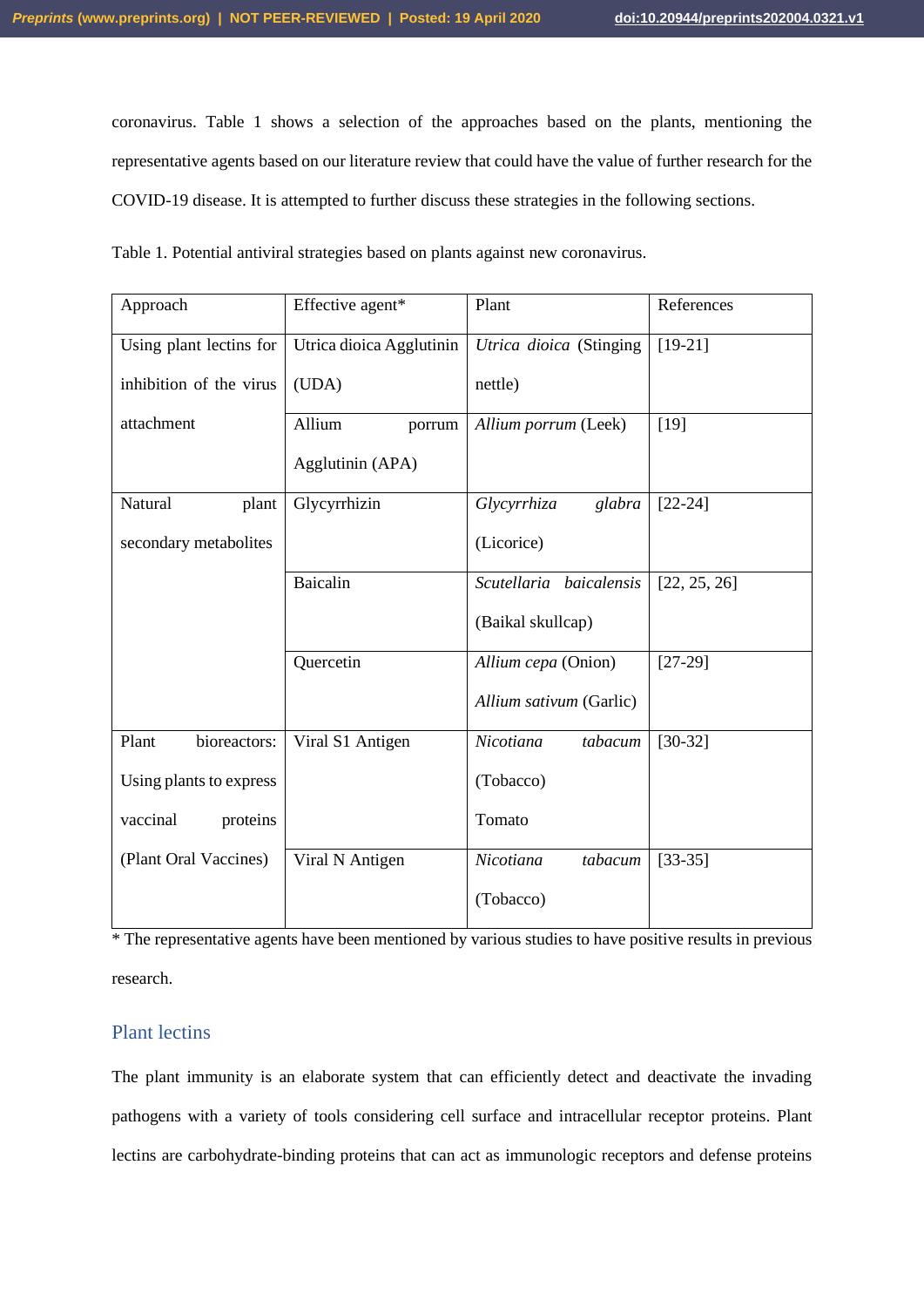and are found in a variety of species such as tobacco, soy, and leek. Plant lectins can be regarded as one of the plant-based compounds that could be targeted as a treatment for COVID-19. There are a variety of plant compounds that has been found by several studies to inhibit the proliferation trend of the SARS-Cov.

#### <span id="page-6-0"></span>Utrica dioica agglutinin lectin

Stinging nettle (*Utrica dioica*) has been used in various countries as traditional medicine for years. This plant has been reported to have therapeutic effects on cardiovascular, immunity, neuronal and digestive systems [36]. The agglutinin lectin is extracted from the rhizomes of the common stinging nettle. Previously it was indicated that from the lectins that have been extracted from the selective plant species, the Allium porrum Agluttinin (APA) of Leek, Utrica dioica Agglutinin (UDA) of stinging nettle and NICTABA lectin of Tobacco (*Nicotiana tabacum*) was able to show the highest inhibition tendency to prohibit the proliferation rate of the virus to 50% (EC50) at less than 1.3  $\mu$ g/ml pure extract with low toxicity in-vitro [19]. Similarly, further studies confirmed that the UDA has an impact on the inhibition of the SARS-Cov virus in-vitro [20]. Experiments have proposed that the lectins will interrupt the viral attachment and the effect of lectins has the highest performance when they are delivered at the early stages of the infection cycle [19]. Later the antiviral effect of the UDA has been assessed in-vivo in Bulb C mouse models and it was found that the UDA significantly decreased the mortality caused by SARS and reduced the weight loss [21]. This study also proposed that the UDA prevents the virus attachment by inhibition of the SARS-CoV spike (S) glycoprotein [21]. The evidence from the previous research shows that UDA can be a suitable compound for further research in the COVID-19 arena.

#### <span id="page-6-1"></span>The secondary metabolites of the plants

Secondary metabolites are considered as non-necessary compounds for plant cells living. Such metabolites are expressed in response to biotic and abiotic stresses. The expression of the secondary metabolites is increased upon stress appearance. Plant active compounds such as Trashinones, Flavonoids, Carotenoids, and Diaryheptanoids can be regarded as examples. There is a variety of plant secondary metabolites that have been studied for the inhibition of SARS-Cov that are found to have a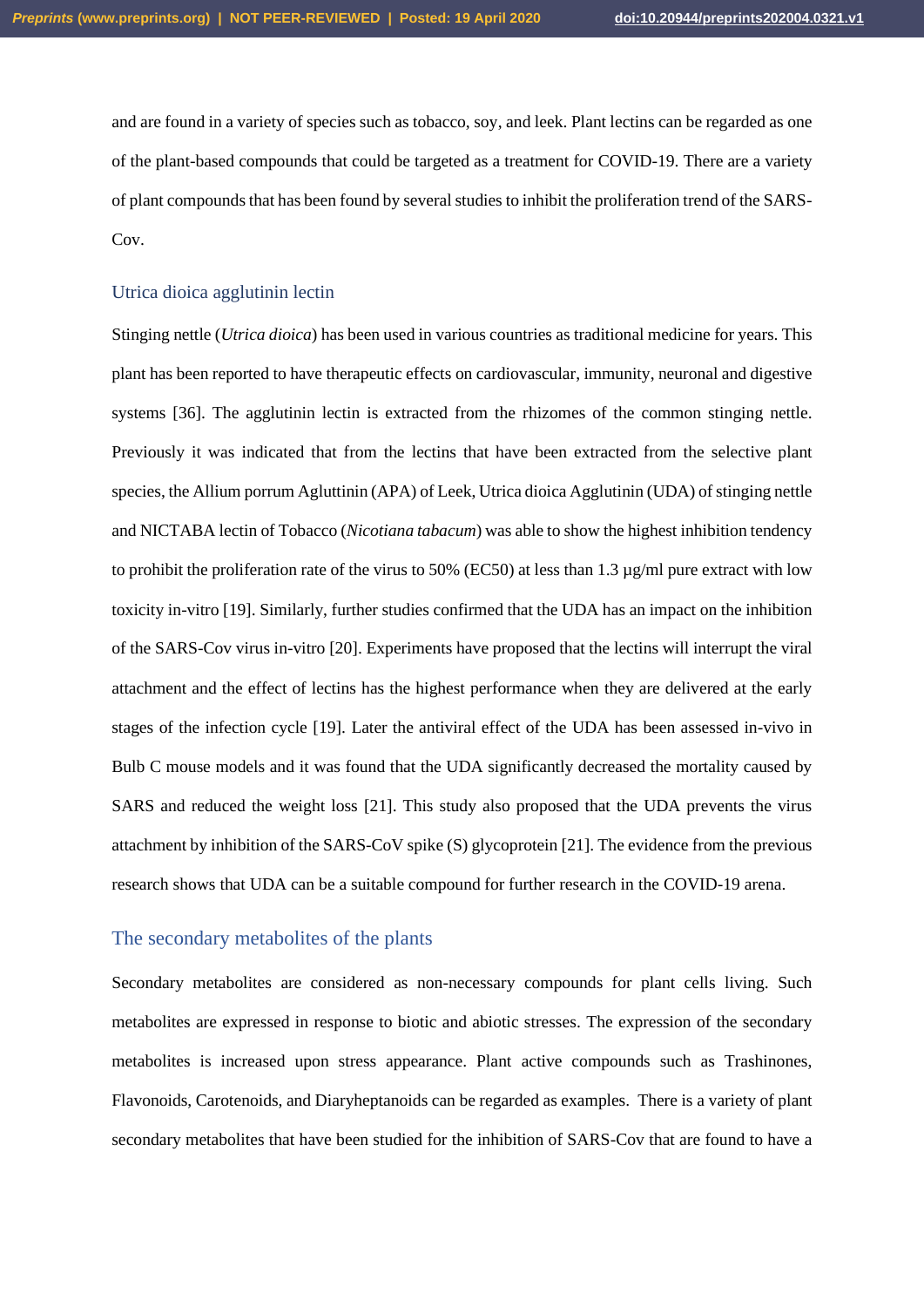strong antiviral and anti-SARS-Cov activity. Some of the important examples of such compounds have been discussed in the following.

#### <span id="page-7-0"></span>Glycyrrhizin

Glycyrrhizin is the major component in the licorice (*Glycyrrhiza glabra)* root. This compound has been used traditionally for the treatment of gastritis, bronchitis, and jaundice and is reported to have antioxidant and anti-inflammatory activity that can stimulate the formation of interferons in the body [37]. It has been proposed that Glycyrrhizin can decrease the attachment of the SARS-Cov agents to the cells especially during the initial phase of the viral infection cycle [39]. Glycyrrhizin is composed of Flavonoids, Glycyrrhetinic acid, β-sitosterol and hydroxyl coumarins [37] and has been observed to have a significant anti-SARS-Cov activity by Cinatl et al (2003). Later Pilcher (2003) regarded the licorice plant and Glycyrrhizin as a prospective method of making a commercial drug against SARS-Cov, adding the fact that there is a long way until making a commercial drug for the SARS-Cov. The anti-SARS-Cov activity of Glycyrrhizin was further confirmed by other studies [22-24] and numerous review articles have been published as a result of positive antiviral activity of Glycyrrhizin [40-42]. The in-silico study for prediction of Glycyrrhizin behavior for COVID-19 disease has noted the Glycyrrhizin as a potential inhibitor of SARS-Cov2 [18, 43]. However, no studies have been found in the SARS-Cov, for approval of the in-vivo effectiveness of the Glycyrrhizin. Yet, based on the promising results of the mentioned studies this compound might be a potential for the development of an anti-COVID-19 disease drug.

#### <span id="page-7-1"></span>Baicalin

Baicalin is one of the major constituents of the plants in the Scutellaria genus and is the main origin of the *Scutellaria baicalensis* pharmaceutical properties. This Flavone glucuronide is previously found to have anti-apoptotic and antioxidant properties and has been previously used for the treatment of pulmonary atrial hypertension. The anti-SARS-Cov activity of this compound was first shown by Chen et al. (2004) with a stronger inhibitory effect compared to Glycyrrhizin, Interferon-alpha, and Interferon-beta 1a and considerably low toxicity concentration for the cell lines in-vitro. The anti-viral activity of this compound was found so important that later a grant for the patent of anti-SARS drug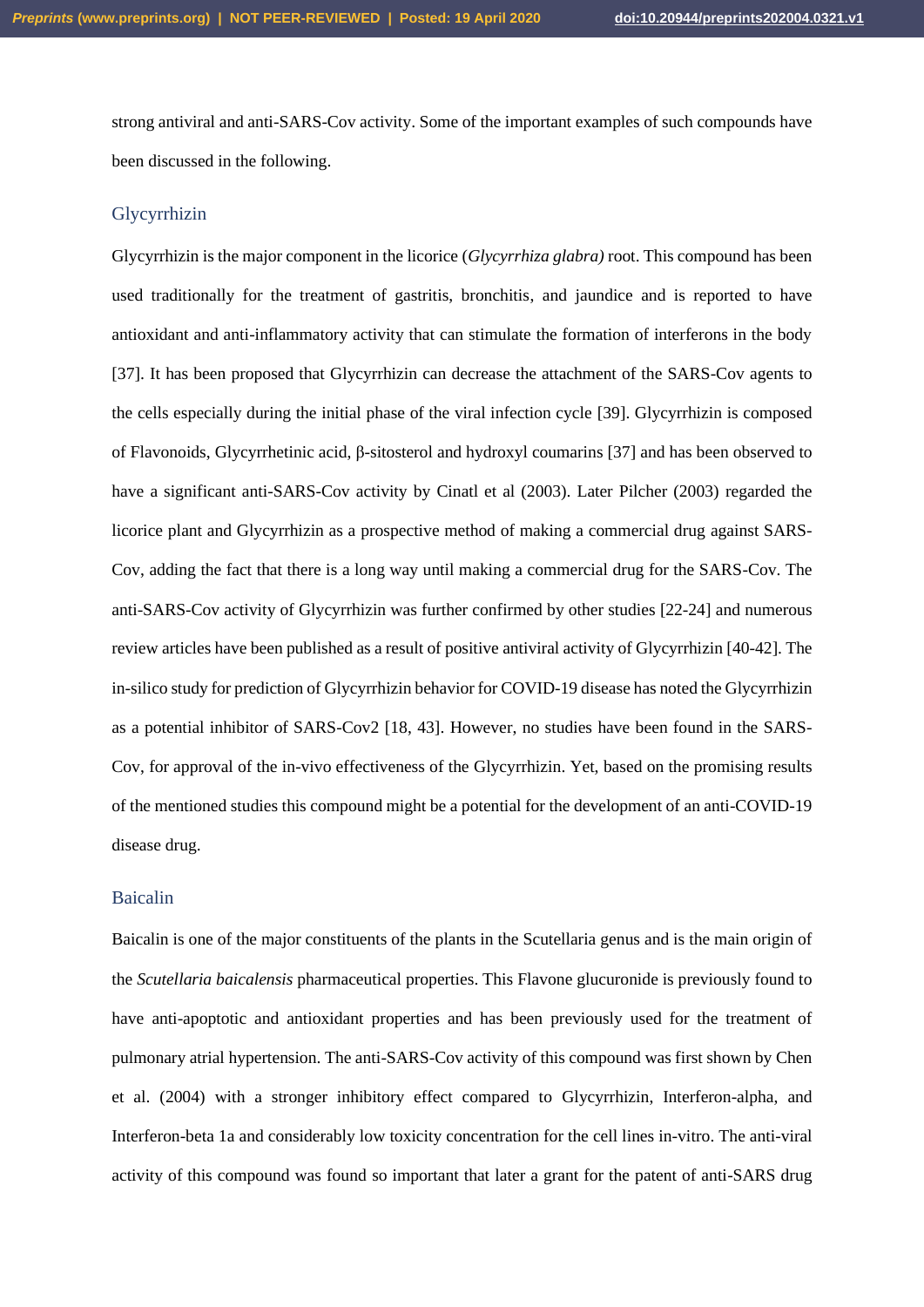production with this biochemical compound was approved [26]. The in-vitro assessment of the extracted flavonoids from the *Scutellaria baicalensis* also showed significant anti-viral activity on the Lipopolysaccharide activated cells while the oral administration of the compound significantly increased the survival rate of influenza A virus-infected mice [25]. Furthermore, the in-vivo result confirmed the anti-viral activity of the Baicalin in-vivo environment. However, no in-vivo study was noticed for the effect of Baicalin on SARS-Cov infected model animals. The in-silico study of the Baicalin for simulation of the compound effect in the case of COVID-19 disease demonstrated a favorable tendency of Baicalin to inhibit Angiotensin-converting enzyme 2 (ACE2). The extract of the *Scutellaria baicalensis* was able to inhibit the 3CL<sup>Pro</sup> activity of the new SARS-Cov2 virus in-vitro in a recent investigation which further approves the potential of this compound for additional studies in COVID-19 disease [44].

#### <span id="page-8-0"></span>**Quercetin**

Organosulfur compounds are amply found in the plants of the Allium genus such as onions (e.g. *Allium cepa*), garlic (e.g. *Allium sativum*) and leek (*Allium porrum*). Generally, organosulfur compounds are the organic macromolecules that contain sulfur in their biochemical structure. In a recent in-silico study for SARS-Cov2, it was revealed that the organosulfur materials from the *A.porrum* can have significant potential in inhibition of the Human ACE2 enzymes and therefore can it can have the potential to inhibit the connection of the SARS-Cov2 to the cells [45].

Quercetin is a flavonoid that is abundantly discovered in the onion and garlic species and can be found as sulfonic substituents (although less occurring) [27]. Quercetin-3-β-galactoside was shown by Chen et al. (2006) to have inhibition activity of 3CL<sup>Pro</sup> of SARS-Cov. Further studies confirmed the inhibition of 3CLPro of the SARS-Cov by both Quercetin and Quercetin-3-β-galactoside in-vitro [28, 29]. It was also noticed that quercetin 3‐β‐D‐glucoside has the potential to inhibit the 3CLPro of the MERS-Cov [47]. This compound is found to have low toxicity to the cells in-vitro, and it is one of the major natural components that is targeted for the treatment of the COVID-19 disease.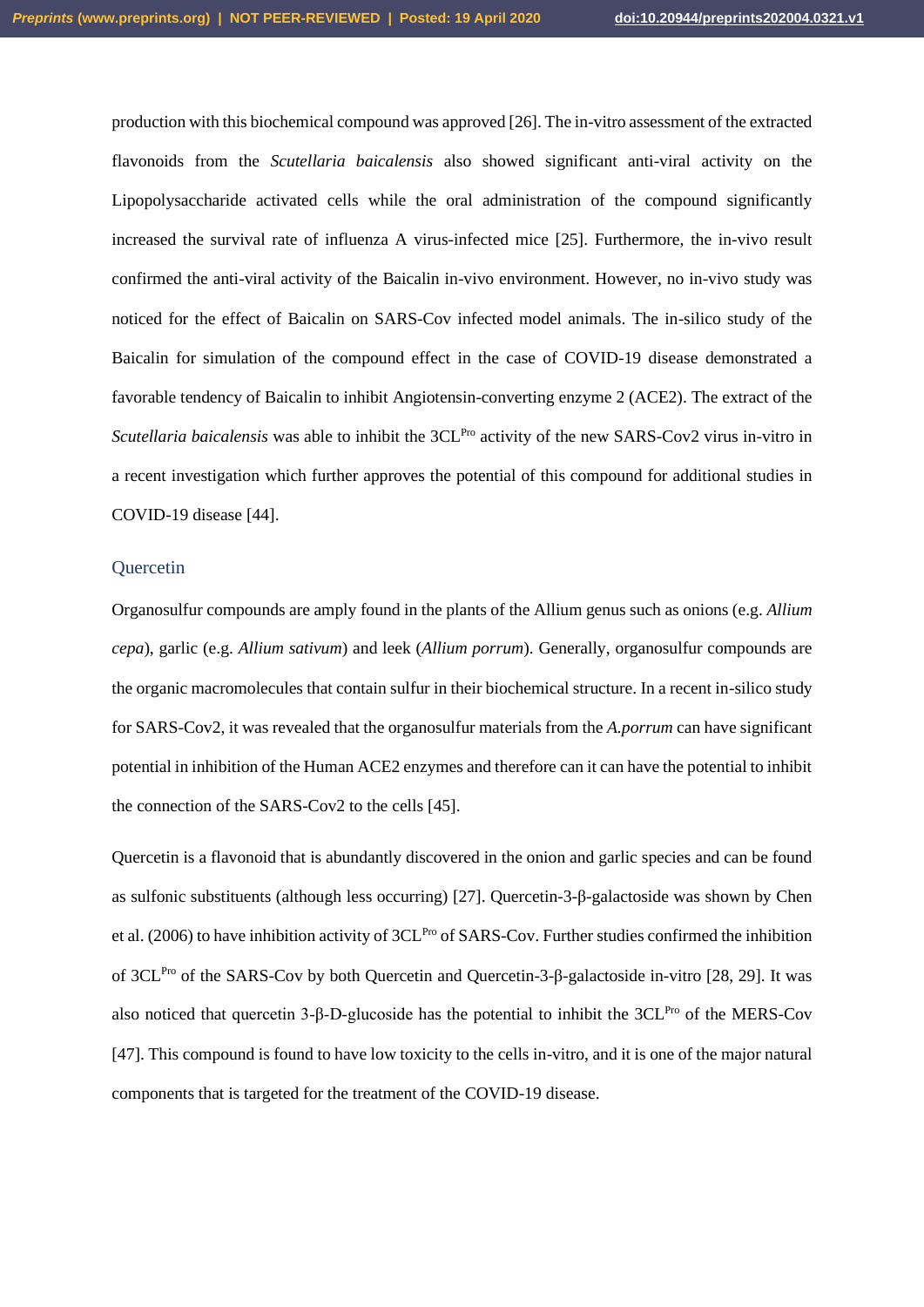#### <span id="page-9-0"></span>Other plant metabolites and products

Scutellarein is another ample natural flavone in the Scutellaria genus. This compound is observed to have the anti-viral, anti-inflammatory and antioxidant ability. As this metabolite is also discovered in the *Scutellaria baicalensis* it might be possible that various anti-viral features in the reports about the anti-SARS properties of the *S. baicalensis* extract were the outcome of Scutellarein presence alongside the Baicalin [48]. Later, this compound was found to have an inhibitory effect on nsP13 coronavirus helicase activity. Additionally, in a recent study, the antiviral activity of this compound was assessed in-vitro and a strong replication inhibition was shown for the case of novel COVID-19 disease. Such results indicate the strong potential of plant species such as *S. baicalensis* to be used against SARS-Cov agent.

Li et al. (2005) assessed a variety of the herbal extracts in organic solvents such as ethanol and chloroform and they were able to show the extract of *Lycoris radiata* as the plant that encounters the highest anti-SARS-Cov activity with a significantly lower dose of effectiveness (about 2.1 to 2.4 ug/ml). This study proposes that the antiviral activity of the extracts is due to the presence of Lycorine in the *L.radiata* plant [49]. Hesperetin is another flavonoid that is observed to have an inhibitory effect on the SARS-Cov 3CL<sup>Pro</sup> [50]. Hesperetin is normally found in the species of citrus (Lemons) genus in-vitro. Chen et al (2006) revealed that the selective terpenoids and Lignoids extracted from plants such as *Juniperus formosana*, *Cryptomeria japonica* and *Chamaecyparis obtuse* showed a significant inhibitory effect for 3CL protease of SARS-Cov [51].

Apart from the examples that were represented in the plants that might show compelling antiviral activity against COVID-19 disease, many other studies have assessed the antiviral activity of different plants and biochemical metabolites against the previous generation of SARS related coronavirus, considerably SARS-Cov and MERS-Cov that each might provide a solution against the new COVID-19 disease. Table 2 presents the overview of the studies that have been done against SARS-related coronavirus especially SARS-Cov.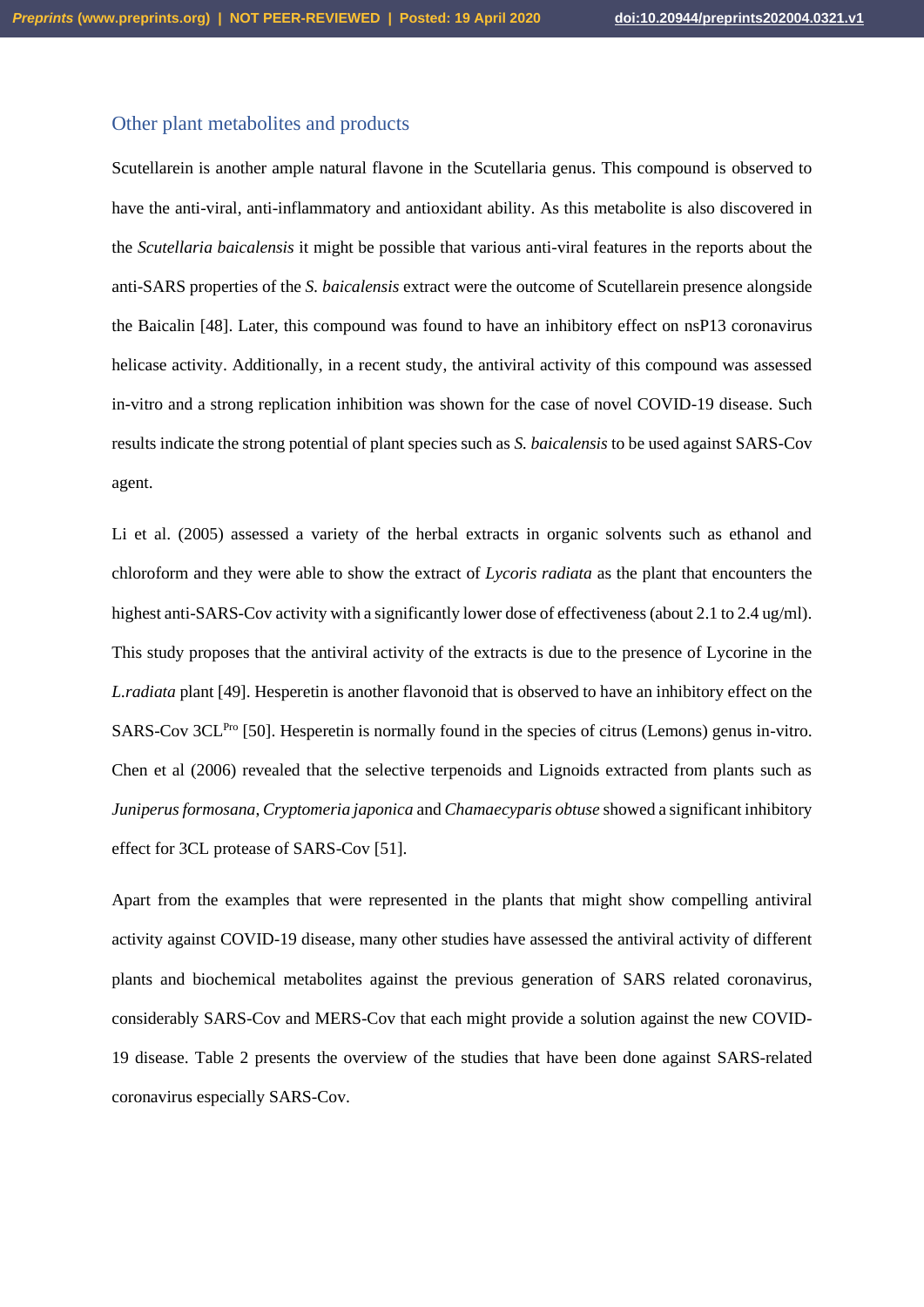Table2. Plants with the potential of the anti-SARS-Cov activity.

| Family         | Name            | <b>Inhibition</b>     | Effective          | Inhibition               | Reference |
|----------------|-----------------|-----------------------|--------------------|--------------------------|-----------|
|                |                 | approach              | Compound           | potential                |           |
|                |                 |                       |                    | $(IC50/EC50)$ *          |           |
|                |                 |                       |                    |                          |           |
| Amaryllidaceae | Allium sativum  | ACE <sub>2</sub>      | Allyl disulfide    | $\blacksquare$           | $[45]$    |
|                | (Garlic)        | receptor              |                    |                          |           |
|                |                 | inhibitor             | Allyl trisulfide   | $\overline{\phantom{a}}$ |           |
|                |                 |                       |                    |                          |           |
| Anacardiaceae  | Galla chinensis | Viral spike           | Tetra-O-galloyl-   | 4.5-240 μM               | $[52]$    |
|                | (Nutgall tree)  | protein and           | $\beta$ -d-glucose |                          |           |
|                |                 | human                 |                    |                          |           |
|                |                 | ACE2                  |                    |                          |           |
|                |                 | receptors             |                    |                          |           |
|                |                 | inhibitor             |                    |                          |           |
| Apiaceae       | Angelica        | $3CL^{pro}$           | Chalcones          | $11.4 - 129.8 \mu M$     | $[53]$    |
|                | keiskei         | Inhibitor             |                    |                          |           |
|                | (Ashitaba)      |                       |                    |                          |           |
|                |                 |                       |                    |                          |           |
| Betulaceae     | <b>Betula</b>   | 3CL <sub>pro</sub>    | Betulinic acid     | $8.2 \pm 0.7 \,\mu M$    | $[51]$    |
|                | pubescens       | Inhibitor             |                    |                          |           |
|                | (Downy birch)   |                       |                    |                          |           |
|                |                 |                       |                    |                          |           |
|                |                 |                       |                    |                          |           |
|                |                 |                       |                    |                          |           |
| Betulaceae     | Alnus japonica  | $\overline{PL}^{pro}$ | Plant extract      | 4.1 uM                   | $[54]$    |
|                | Asian<br>(East  | inhibitor             |                    |                          |           |
|                | alder)          |                       |                    |                          |           |
|                |                 |                       |                    |                          |           |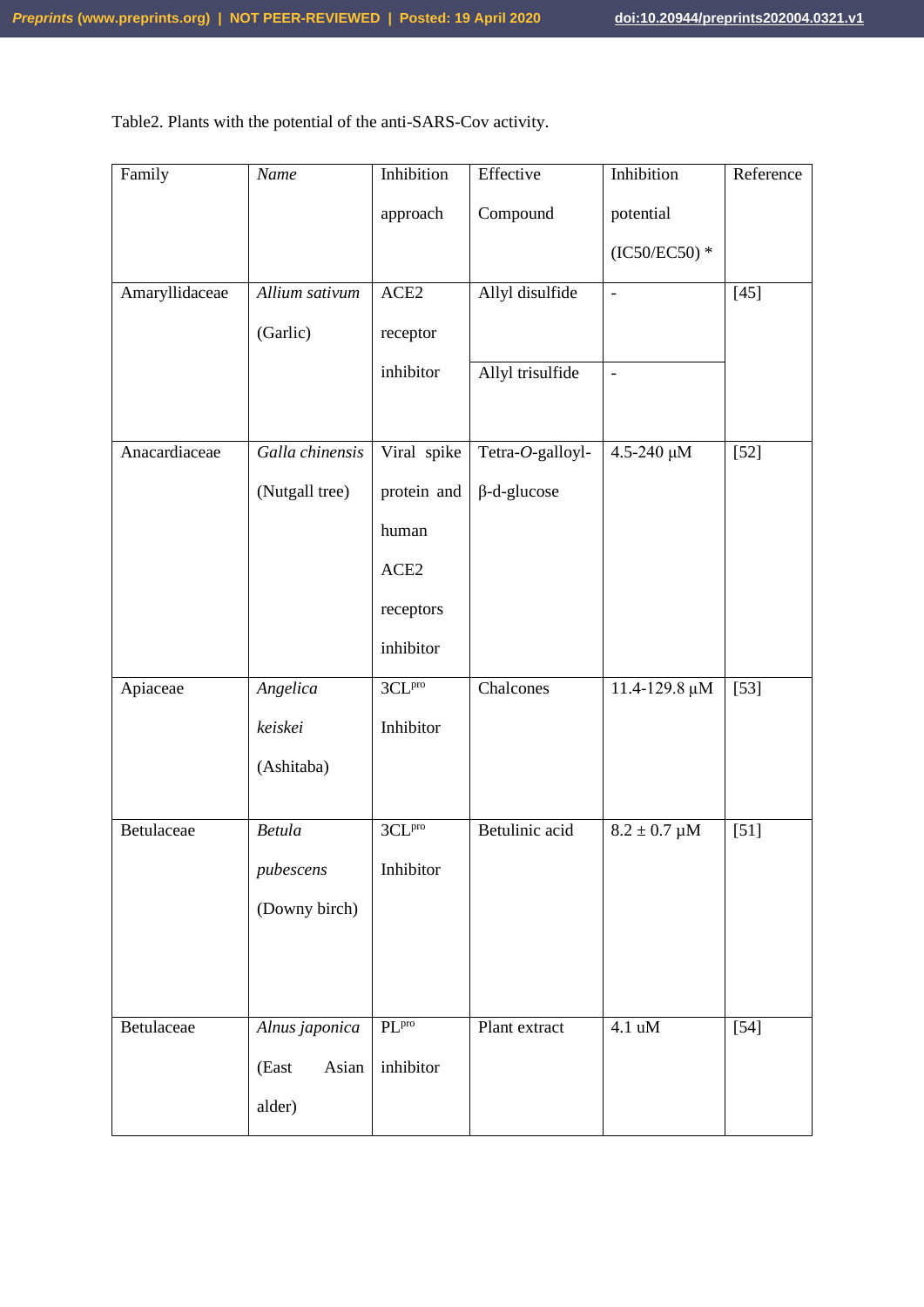| <b>Brassicaceae</b> | Isatis        | $3CL^{pro}$          | Hesperetin     | $8.3 \mu M$    | $[50]$ |
|---------------------|---------------|----------------------|----------------|----------------|--------|
|                     | indigotica    | Inhibitor            |                |                |        |
|                     |               |                      | Sinigrin       | $217 \mu M$    |        |
|                     |               |                      |                |                |        |
| Celastraceae        | Triterygium   | $3CL$ <sup>pro</sup> | Celastrol      | $10.3 \mu M$   | $[55]$ |
|                     | regelii       | Inhibitor            |                |                |        |
|                     | (Regel's      |                      |                |                |        |
|                     | threewingnut) |                      | Pristimerin    | $5.5 \mu M$    |        |
|                     |               |                      | Tingenone      | $9.9 \mu M$    |        |
|                     |               |                      |                |                |        |
|                     |               |                      | Iguesterin     | $9.9 \mu M$    |        |
|                     |               |                      |                |                |        |
| Cephalotaxaceae     | T. nucifera   | $3CL^{pro}$          | Plant extract  | $100 \mu g/mL$ | $[56]$ |
|                     | (Japanese     | Inhibitor            |                |                |        |
|                     | nutmeg-yew)   |                      |                |                |        |
|                     |               |                      |                |                |        |
| Crassulaceae        | Rhodiola      | Viral                | Luteolin       | 4.5-240 μΜ     | $[52]$ |
|                     | kirilowii     | growth               |                |                |        |
|                     |               | inhibitor            |                |                |        |
|                     |               |                      |                |                |        |
|                     |               |                      |                |                |        |
| Cupressaceae        | Chamaecyparis | $3CL^{pro}$          | Savinin        | $25 \mu M$     | $[51]$ |
|                     | obtusavar     | Inhibitor            | Hinokinin      | $>100 \mu M$   |        |
|                     | formosana     |                      |                |                |        |
|                     |               |                      | Betulonic acid | $20 \mu M$     |        |
|                     |               |                      |                |                |        |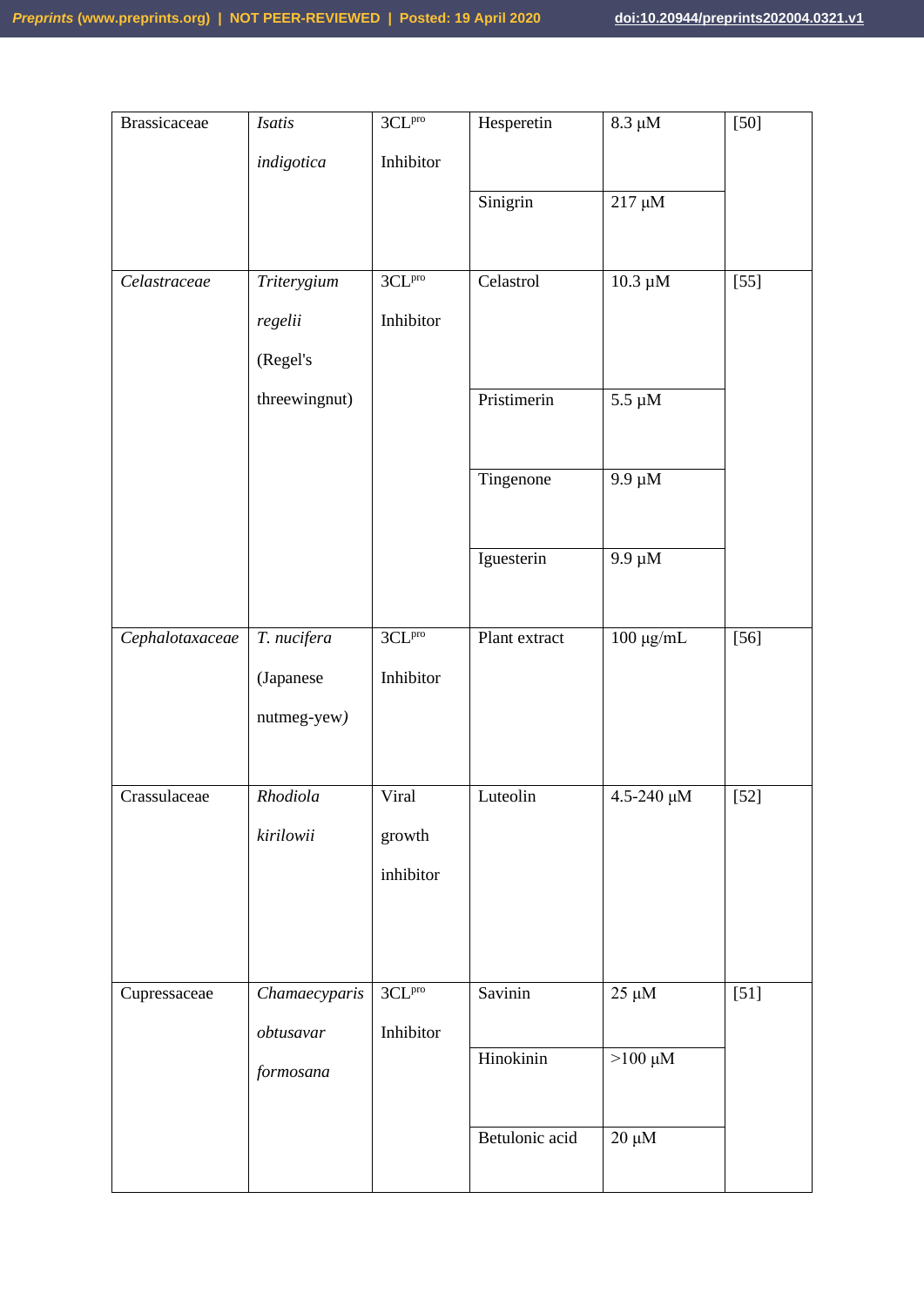|               | (Formosan   |           |                |                     |          |
|---------------|-------------|-----------|----------------|---------------------|----------|
|               | Hinoki      |           |                |                     |          |
|               | Cypress)    |           |                |                     |          |
|               |             |           |                |                     |          |
| Cupressaceae  | Cryptomeria | Viral     | Hydroxy-deoxy- | $>10 \mu M$         | $[51]$   |
|               | japonica    | growth    | cryptojaponol  |                     |          |
|               | (Japanese   | inhibitor |                |                     |          |
|               | cedar)      |           |                |                     |          |
| Cupressaceae  | Thuja       | Viral     | Plant extract  | 130<br>1.2<br>$\pm$ | $[57]$   |
|               | orientalis  | growth    |                | ug/ml               |          |
|               |             | Inhibitor |                |                     |          |
| Cupressaceae  | Juniperus   | Viral     | Plant extract  | 130<br>1.2<br>$\pm$ | $[57]$   |
|               | oxycedrus   | growth    |                | ug/ml               |          |
|               | (Cade)      | Inhibitor |                |                     |          |
| Dioscoreaceae | Dioscoreae  | Viral     | Plant extract  | $200 \ \mu g/ml$    | $[58]$   |
|               | Rhizoma     | growth    |                |                     |          |
|               | (Cinnamon-  | inhibitor |                |                     |          |
|               | vine)       |           |                |                     |          |
| Fabaceae      | Glycyrrhiza | Viral     | Glycyrrhizin   | 30 ug/ml            | [24, 38] |
|               | glabra.     | growth    |                |                     |          |
|               | (Liquorice) | inhibitor |                |                     |          |
|               |             |           |                |                     |          |
|               |             |           |                |                     |          |
|               |             |           |                |                     |          |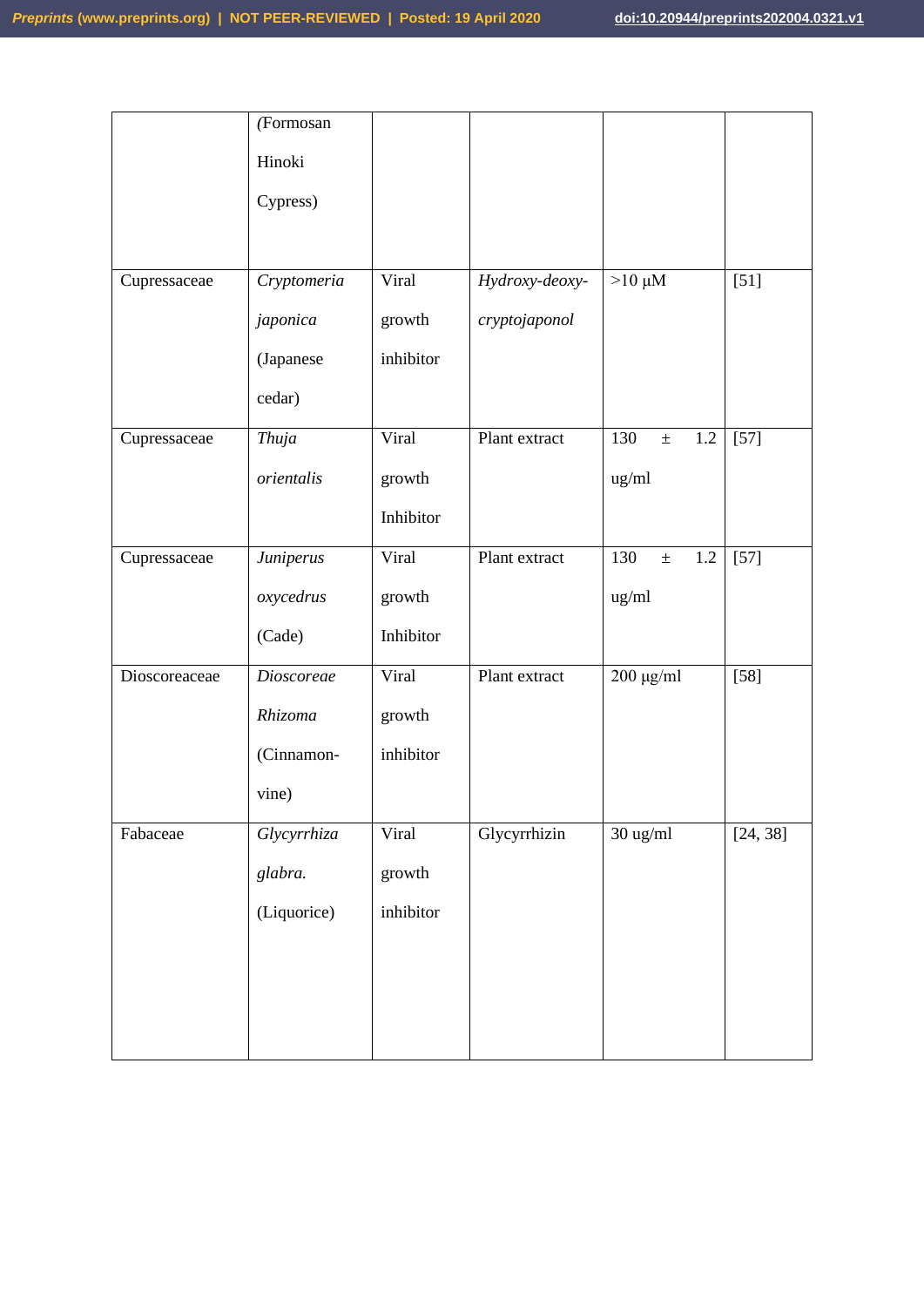| Fabaceae     | Pterocarpus<br>santalinus<br>(Red sanders)                   | $3CL^{pro}$<br>Inhibitor              | Savinin       | $9.1 \pm 2.4 \ \mu M$     | $[51]$           |
|--------------|--------------------------------------------------------------|---------------------------------------|---------------|---------------------------|------------------|
| Fabaceae     | Cassiae Semen<br>(Sickle Senna)                              | Viral<br>growth<br>inhibitor          | Plant extract | $200 \ \mu g/ml$          | $[58]$           |
| Fabaceae     | Psoralea<br>corylifolia                                      | $\text{PL}^{\text{pro}}$<br>inhibitor | Plant extract | $15 \overline{\mu g/ml}$  | $[59]$           |
| Gentianaceae | Gentianae<br>Radix<br>(Gentian)                              | Viral<br>growth<br>inhibitor          | Plant extract | $200 \ \mu g/ml$          | $[58]$           |
| Lamiaceae    | Salvia<br>miltiorrhiza<br>(Red sage)                         | PL <sub>pro</sub><br>inhibitor        | Tanshinones   | $0.8$ -30.0 $\mu\text{M}$ | $[60]$           |
| Lamiaceae    | Scutellaria<br>baicalensis<br>(Georgi<br>Baikal<br>skullcap) | Viral<br>growth<br>inhibitor          | Plant extract | $\overline{\phantom{a}}$  | $[61]$<br>$[62]$ |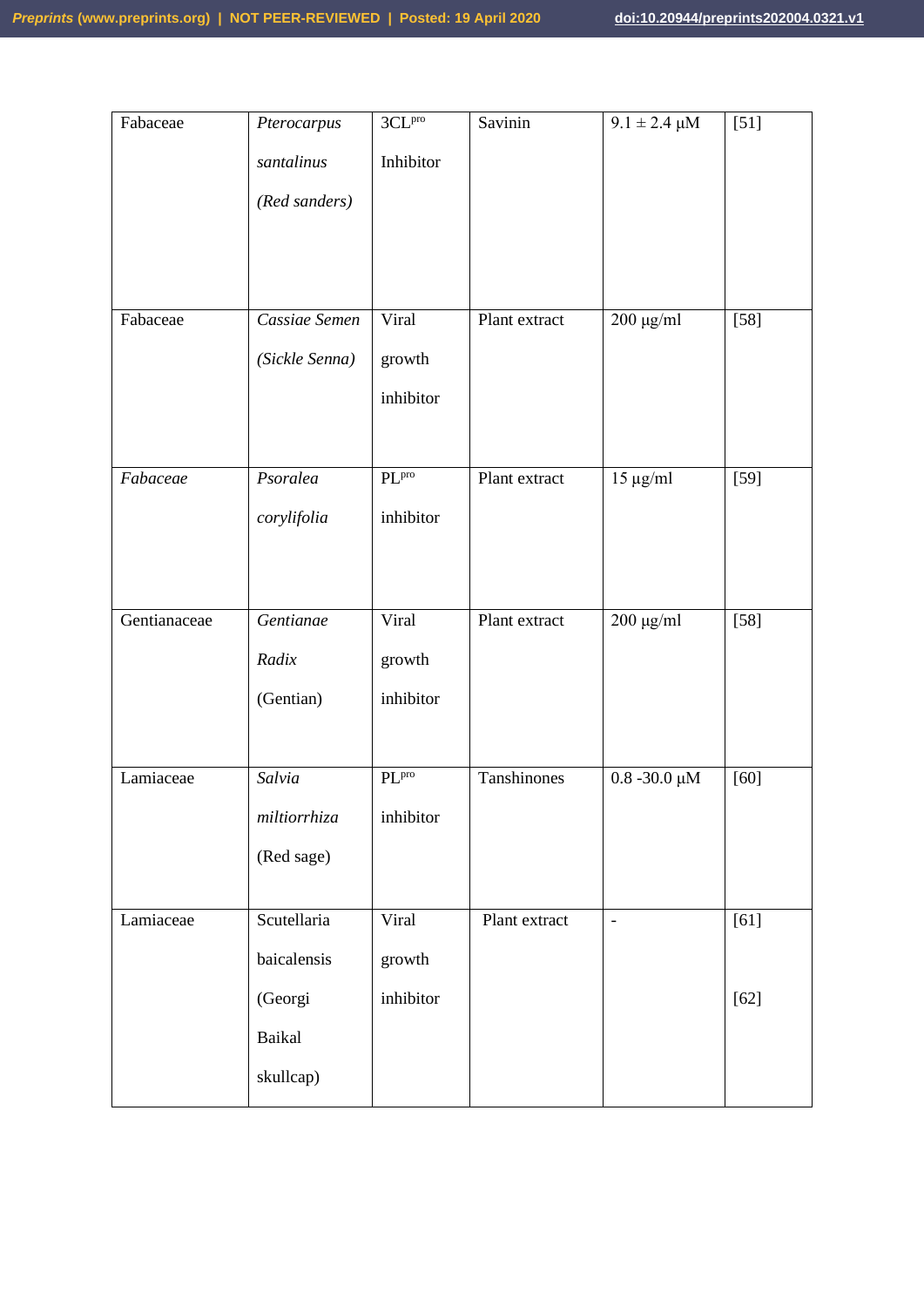| Lamiaceae    | Scutellaria<br>lateriflora<br>(blue skullcap)   | Helicase<br>inhibitor                  | Scutellarein  | $\overline{\phantom{0}}$     | $[63]$ |
|--------------|-------------------------------------------------|----------------------------------------|---------------|------------------------------|--------|
| Lauraceae    | Laurus nobilis<br>(Laurel)                      | Viral<br>Growth<br>inhibitor           | Plant Extract | $120 \mu g/ml$               | $[57]$ |
| Lauraceae    | Cinnamomum<br>cassia (Cortex<br>Chinese cassia) | $3CL^{pro}$<br>Inhibitor               | Plant extract | $30.3 \pm 2.6$<br>$\mu$ g/ml | $[64]$ |
| Lauraceae    | Cinnamomum<br>cassia (Cortex<br>Chinese cassia) | $3CL^{pro}$<br>Inhibitor               | Plant extract | $30.3 \pm 2.6$<br>$\mu$ g/ml | $[64]$ |
| Linaceae     | Linum<br>usitatissimum<br>(Flax)                | $3CL$ <sup>pro</sup><br>Inhibitor      | Herbacetin    | $\blacksquare$               | $[65]$ |
| Loranthaceae | Loranthi<br>Ramus<br>(Mulberry)                 | Viral<br>growth<br>inhibitor           | Plant extract | $200 \ \mu g/ml$             | $[58]$ |
| Meliaceae    | Toona sinensis<br>Roem<br>(Chinese cedar)       | Inhibit the<br>cellular<br>of<br>entry | Quercetin     | $\overline{\phantom{a}}$     | $[58]$ |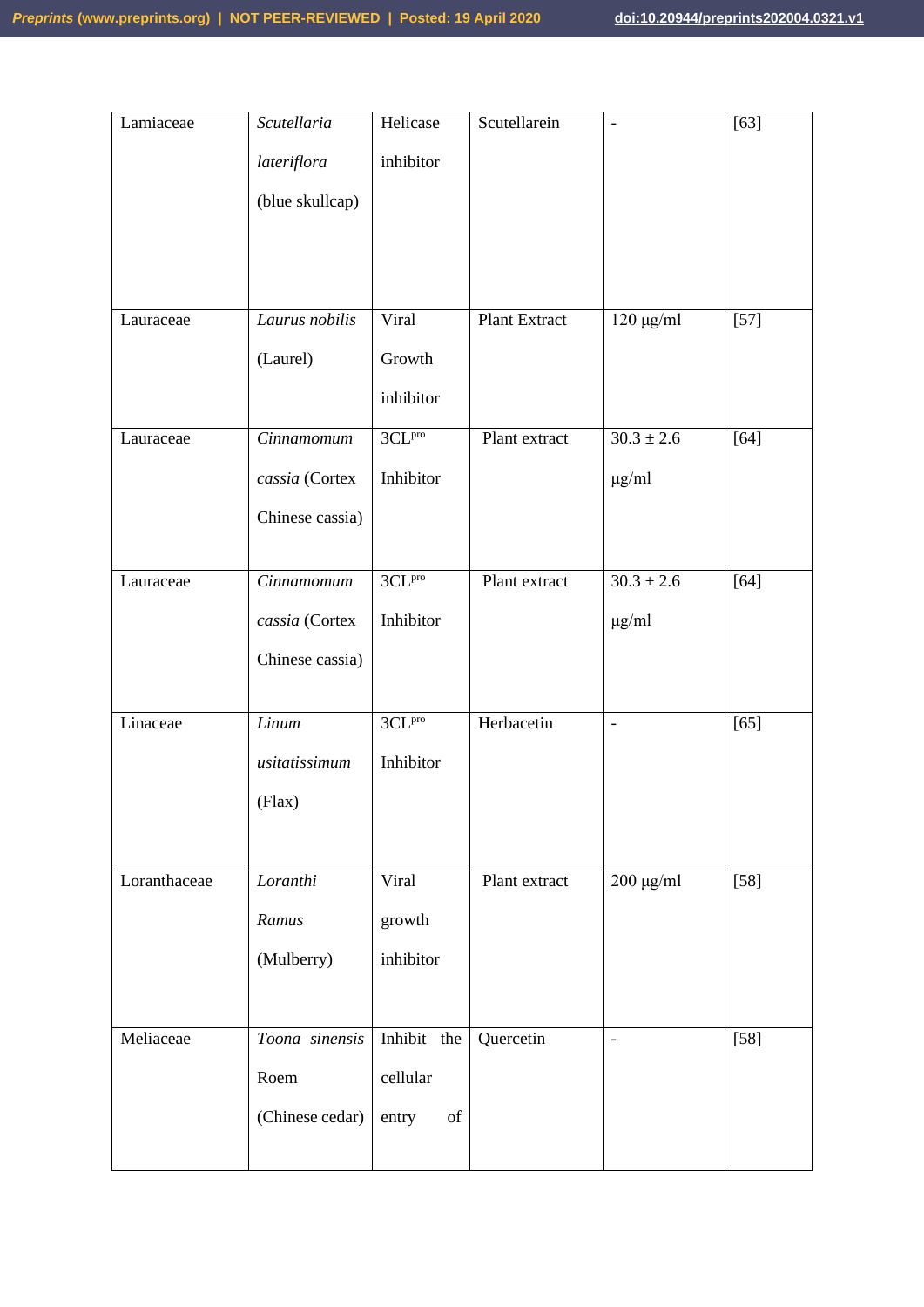|                |                 | SARS-             |               |                   |                   |
|----------------|-----------------|-------------------|---------------|-------------------|-------------------|
|                |                 | CoV               |               |                   |                   |
|                |                 |                   |               |                   |                   |
|                |                 |                   |               |                   |                   |
| Menispermaceae | Stephania       | Viral             | Biscoclaurine | $\overline{a}$    | $[66]$            |
|                | cepharantha     | Growth            |               |                   |                   |
|                | Hayata          | inhibitor         |               |                   |                   |
|                |                 |                   |               |                   |                   |
|                |                 |                   |               |                   |                   |
| Myricaceae     | Myrica faya     | Helicase          | Myricetin     | $\overline{a}$    | $[63]$            |
|                |                 | inhibitor         |               |                   |                   |
|                | (Bayberry)      |                   |               |                   |                   |
|                |                 |                   |               |                   |                   |
|                |                 |                   |               |                   |                   |
| Paulowniaceae  | Paulownia       | PL <sub>bro</sub> | Flavonoids    | $5.0 \mu M$       | $\overline{[67]}$ |
|                | tomentosa       | inhibitor         |               |                   |                   |
|                | (Princess tree) |                   |               |                   |                   |
| Plantaginaceae | Veronica        | Viral             | Luteolin      | $4.5\n-240~\mu M$ | $[52]$            |
|                | linariifolia    | growth            |               |                   |                   |
|                |                 | inhibitor         |               |                   |                   |
|                |                 |                   |               |                   |                   |
|                |                 |                   |               |                   |                   |
|                | Rheum           |                   | Plant extract | $13.76 \pm 0.03$  | $[68]$            |
| Polygonaceae   |                 |                   |               |                   |                   |
|                | palmatum        |                   |               | $\mu g/ml$        |                   |
|                | (Ornamental     |                   |               |                   |                   |
|                | rhubarb)        |                   |               |                   |                   |
| Polygonaceae   | Rheum           | Viral spike       | Emodin        | $1-10 \mu g/ml$   | $[69]$            |
|                | officinale      | protein and       |               |                   |                   |
|                |                 |                   |               |                   |                   |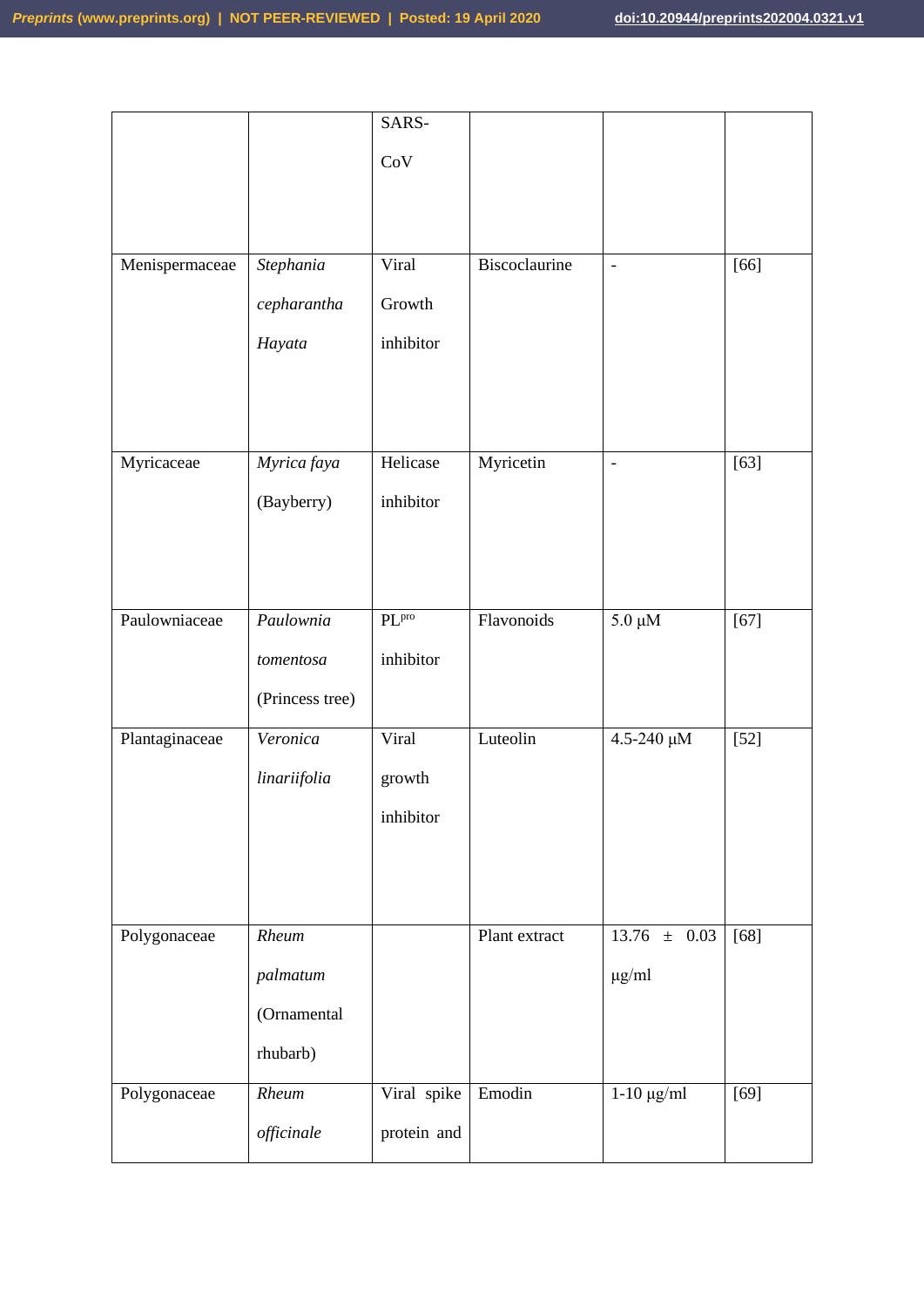| (Rhubarb)        | human                 |                       |                          |               |
|------------------|-----------------------|-----------------------|--------------------------|---------------|
|                  | ACE2                  |                       |                          |               |
|                  | receptors             |                       |                          |               |
|                  | inhibitor             |                       |                          |               |
| Reynoutria       | Viral spike           | Emodin                | $1-10 \mu g/ml$          | $[69]$        |
| (Multiflora      | protein and           |                       |                          |               |
| Tuber)           | human                 |                       |                          |               |
|                  | ACE <sub>2</sub>      |                       |                          |               |
|                  | receptors             |                       |                          |               |
|                  | inhibitor             |                       |                          |               |
| Rhizoma          | $3CL^{\rm pro}$       | Plant extract         | $200 \mu g/ml$           | $[58]$        |
| Cibotii (Showy   | Inhibitor             |                       |                          |               |
| mistletoes)      |                       |                       |                          |               |
|                  |                       |                       |                          |               |
| Litchi chinensis | $3{\rm CL}^{\rm pro}$ | Flavonoids            | $\overline{\phantom{a}}$ | $[65]$        |
| (Lichi)          | Inhibitor             | extract               |                          |               |
|                  |                       |                       |                          |               |
|                  |                       |                       |                          |               |
|                  |                       |                       |                          | [70, 71]      |
| cordata          | Inhibitor             |                       |                          |               |
| (Fish leaf)      | and RNA-              |                       |                          |               |
|                  | dependent             |                       |                          |               |
|                  | $\rm RNA$             |                       |                          |               |
|                  | polymerase            |                       |                          |               |
|                  | (RdRp)                |                       |                          |               |
|                  | Inhibitor             |                       |                          |               |
|                  |                       |                       |                          |               |
|                  | Houttuynia            | $3{\rm CL}^{\rm pro}$ | Plant extract            | $>$ 200 µg/ml |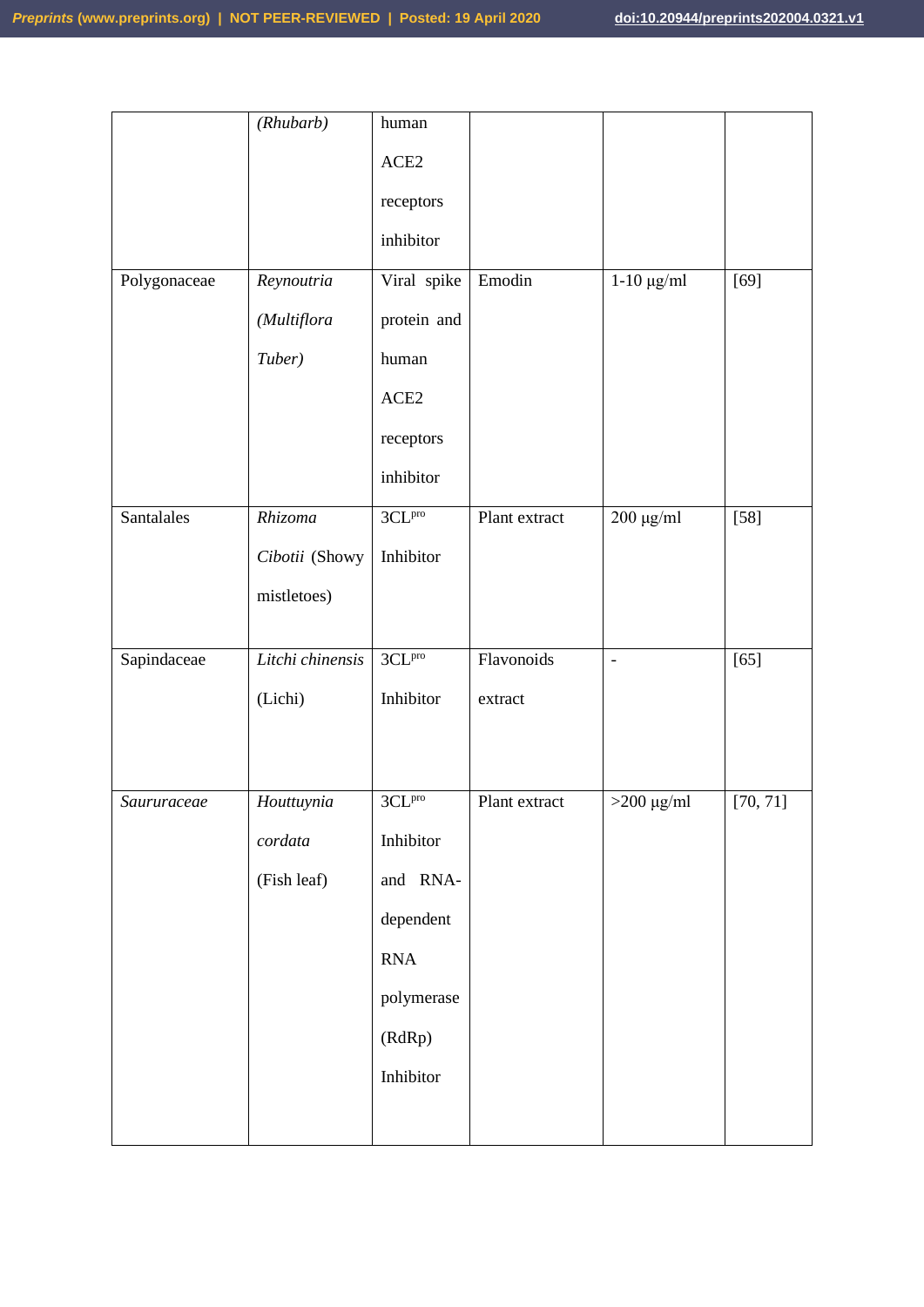| Saururaceae<br>Solanaceae                 | Houttuynia<br>cordata<br>(Fish mint)<br>Nicotiana<br>benthamiana<br>(Benth) | $3CL^{pro}$<br>Inhibitor<br>Viral<br>growth<br>inhibitor        | Plant extract<br><b>NICTABA</b><br>Lectin     | $50 \ \mu g/ml$<br>$\overline{\phantom{m}}$ | $[70]$<br>[33, 72] |
|-------------------------------------------|-----------------------------------------------------------------------------|-----------------------------------------------------------------|-----------------------------------------------|---------------------------------------------|--------------------|
| Theaceae                                  | Camellia<br>sinensis<br>(Black tea)                                         | $3CL$ <sup>pro</sup><br>Inhibitor                               | Tannic acid<br>3- isotheaflavin-<br>3-gallate | $3 \mu M$<br>$7 \mu M$                      | $[73]$             |
| <b>Urticaceae</b>                         | Urtica dioica<br>(Stinging<br>nettle)                                       | Viral spike<br>protein<br>inhibitor                             | dioica<br>Urtica<br>agglutinin                | $1.1 \pm 0.4 \,\mu g/ml$                    | [20, 21]           |
| Zingiberaceae<br>$*IC50$ is an indication | Curcuma longa<br>Isatis<br>$\alpha$ f th                                    | $3CL$ <sup>pro</sup><br>Inhibitor<br>$\ddot{\text{a}}$<br>(1.1) | Curcumin                                      | $40 \mu M$                                  | $[51]$             |

\*IC50 is an indication of the concentration (μM or ug/ml) where the activity of the viral protein is reduced up to 50%. EC50 is the indication of the concentration (μM or μg/ml) where the activity of the viral growth is reduced up to 50%.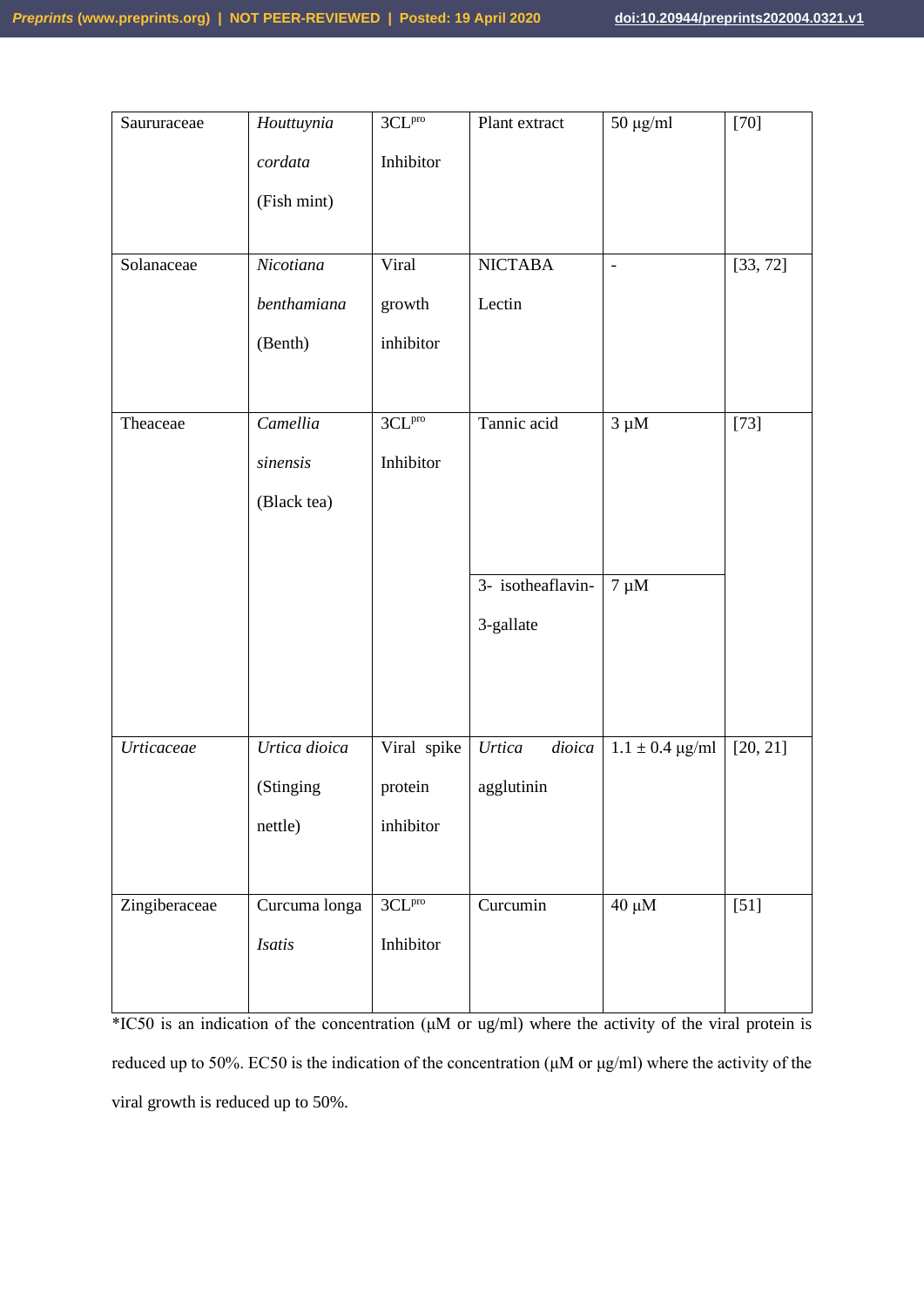

Figure 2. The structure of coronavirus proteins. The spike proteins (S) of the virus are composed of an integral S2 and peripheral S1 protein that is involved in the connection of the virion to the cells. Antibodies against S1 protein will inhibit the propagation of the virus. The nucleocapsid proteins are packaging the viral RNA genome and have an essential role in the viral self-assembly.

## <span id="page-18-0"></span>Using the plants as oral vaccines

Application of plants as the vaccines especially with the focus in the oral delivery has numerous advantages such as the lack of viral and bacterial infection in the final product, ease of scaling and benefiting from the bioencapsulation (Storing the expressed protein within the natural environment of the cells) provided by the tissues, cells, and organelles of the cells which bring other advantages such as ease of transport and lowering the logistics fees [74]. Production of vaccines under plant platform against the new coronavirus can be a good solution to the definite massive demand of the world as the scaling of production is easy for plant-based vaccines. Plant cells have this ability to show eukaryotic post-translational modifications which gives them another advantage over usage of bacterial platforms such as E. coli to express and store the proteins. Plants can be employed as a bioreactor for overexpression of a compound that might have anti-viral activity. Consequently, it is a suitable approach to find agents that can be expressed under plant systems to induce the immunological system against the virus in order to have mucosal or long-term immunity.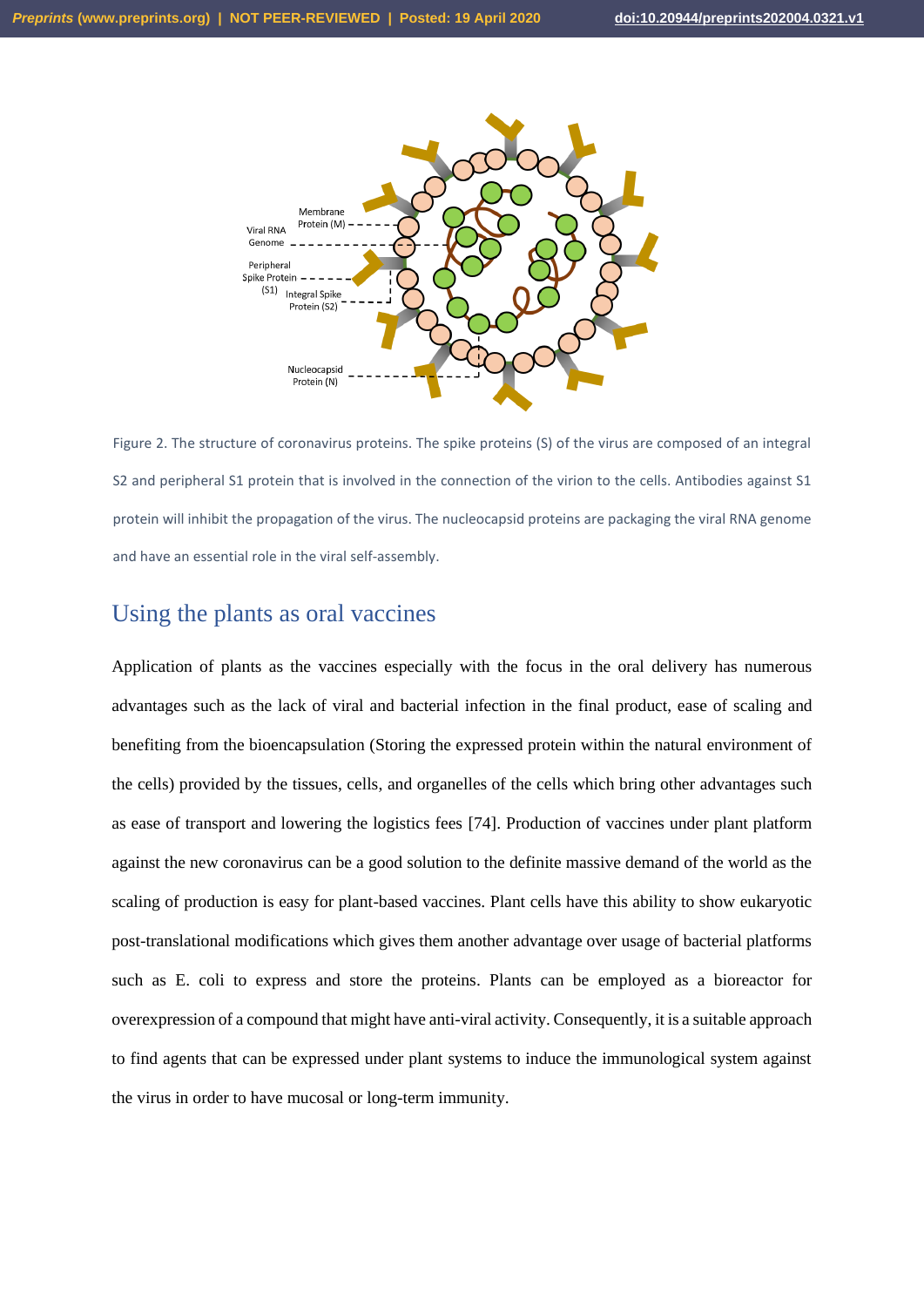Previous studies have focused on the production of a vaccine based on overexpression of the SARS-Cov surface proteins in the plant species by transformation technics such as bacterial infection and gene gun transformation to express the viral proteins in the plants. Such viral proteins can stimulate the immunity of the host by introducing the antigens to the human body after consumption. The main proteins that are considered by experiments are composed of the S1 subunit of the SARS-Cov spike protein, membrane protein (M) and the nucleocapsid of the virus called N protein (Figure 2). Although there have been studies about the immunological activity of the M protein as a target for plant viral vaccines [72], studies have mainly focused on S and N proteins. The genome of S1 or N protein can be mounted to a vector and be delivered to the host organism for transcription, expression, and accumulation of the viral antigen [74]. The introduction of the new piece of codon to the plant will finally produce a transgenic plant that is able to express and accumulate the viral N or S proteins in the inner segments and organelles of the plant cells of plant tissue. The general overview of the required considerations and challenges for the production of plant vaccines (mainly in seed oral vaccines) has been discussed previously by our group [74]. There are mainly two types of SARS-Cov virus viral antigen proteins that have been aimed to be expressed in the recombinant plant platform, S1 and N proteins.

#### <span id="page-19-0"></span>The expression of N protein

N protein is the nucleocapsid protein of the SARS-Cov (Figure 2). It is demonstrated that the antibodies against the N and S protein were clearly detected in the patients of the early stages of SARS-Cov disease [34]. It is also discovered that the SARS-Cov N protein was able to induce both temporal and longterm memory T-cell response [33]. For this reason, the N protein is regarded as one of the effective inductors of the humoral and cellular responses in the SARS-Cov contamination process [33]. Studies for expression of N protein are mainly done on the tobacco platform. After showing the feasibility of the N protein expression in Tabaco platform by several pieces of research, it was found that the oral delivery and the injection of the N protein to the BALB-C mice was able to increase respectively the amount of IgA and IgG in the experimental mice sera, indicating the Anti-SARS Cov activity of the vaccines [33]. The previous investigation also reveals that the expression of N protein in the plants can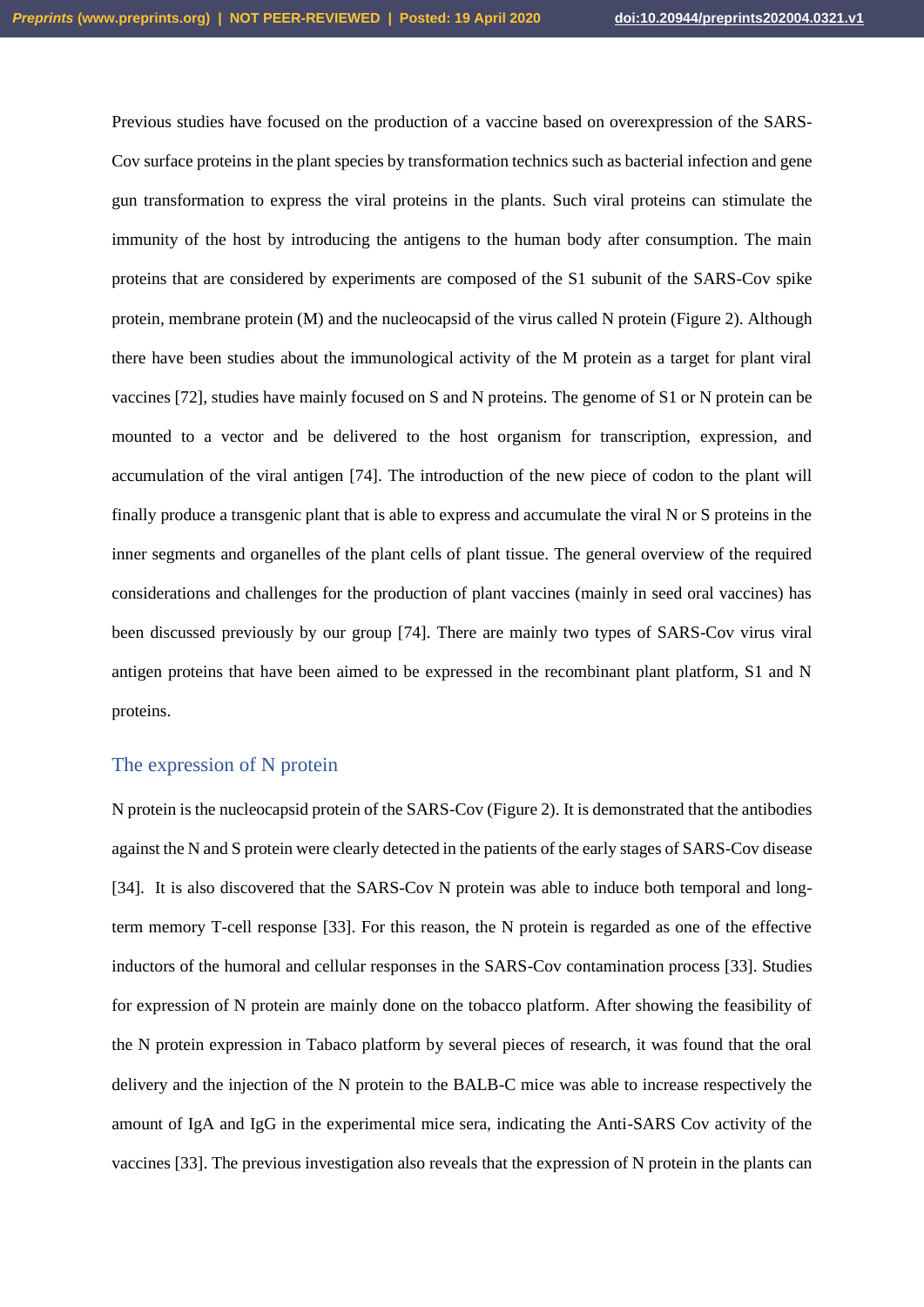be used as a rapid and facile diagnostic tool for SARS-Cov infection. The transgenic expressed oral delivery of the N proteins have been assessed in the patients with SARS. The N proteins that were expressed in the tobacco platform using potato virus X infection were only successfully appeared in the immunoblotting sera of the patients that had SARS-Cov and not any other irrelevant respiratory syndromes [35]. Consequently, the acquired data from the several pieces of research indicates that the expression of the N protein in the plants can be an introduction to further research for the new coronavirus disease.

#### <span id="page-20-0"></span>The expression of S1 protein

The expression of the spike glycoprotein of the SARS-Cov is followed by the creation of a large polypeptide that is finally cleaved by proteases that are encoded by the host or virus to S1 and S2 subunits. S1 is the peripheral part of the virus that is believed to contain the main receptor-binding domain (RBD) on the N-terminal part. It is noticed that the antibodies against S1 protein are strongly efficient in the RBD interaction. Therefore, it is aimed to target the S1 genes to the part of the cells and organelles within the plants such as tobacco, tomato and lattice platforms.

The previous research for expression of the S1 protein in the plants proved compelling evidence of the plant's potential to be used as a bioreactor for expression of SARS-Cov viral antigen proteins. The S1 proteins were expressed in the cytosol [30] or chloroplast [31] with an accumulation rate of up to a maximum of 10.2% of Total Soluble Protein (TSP). The oral delivery of the S1 proteins in the platform of tomato resulted in a significant IgA increase while the injection of the S1 protein from the dried root of tobacco resulted in a significant detection of the IgG in western blot and ELISA results [32].

On the whole, the transgenic plants have this potential to provide an approach for the production of plant vaccines against COVID-19 disease. However, the usage of plant cells as a bioreactor is subjective to several ethical and environmental considerations. As this process will result in the generation of a new transgenic plant, it is probable that the propagation of the plant species as the result of the uncontrolled breeding might affect the species within the ecosystems, create an imbalanced niche or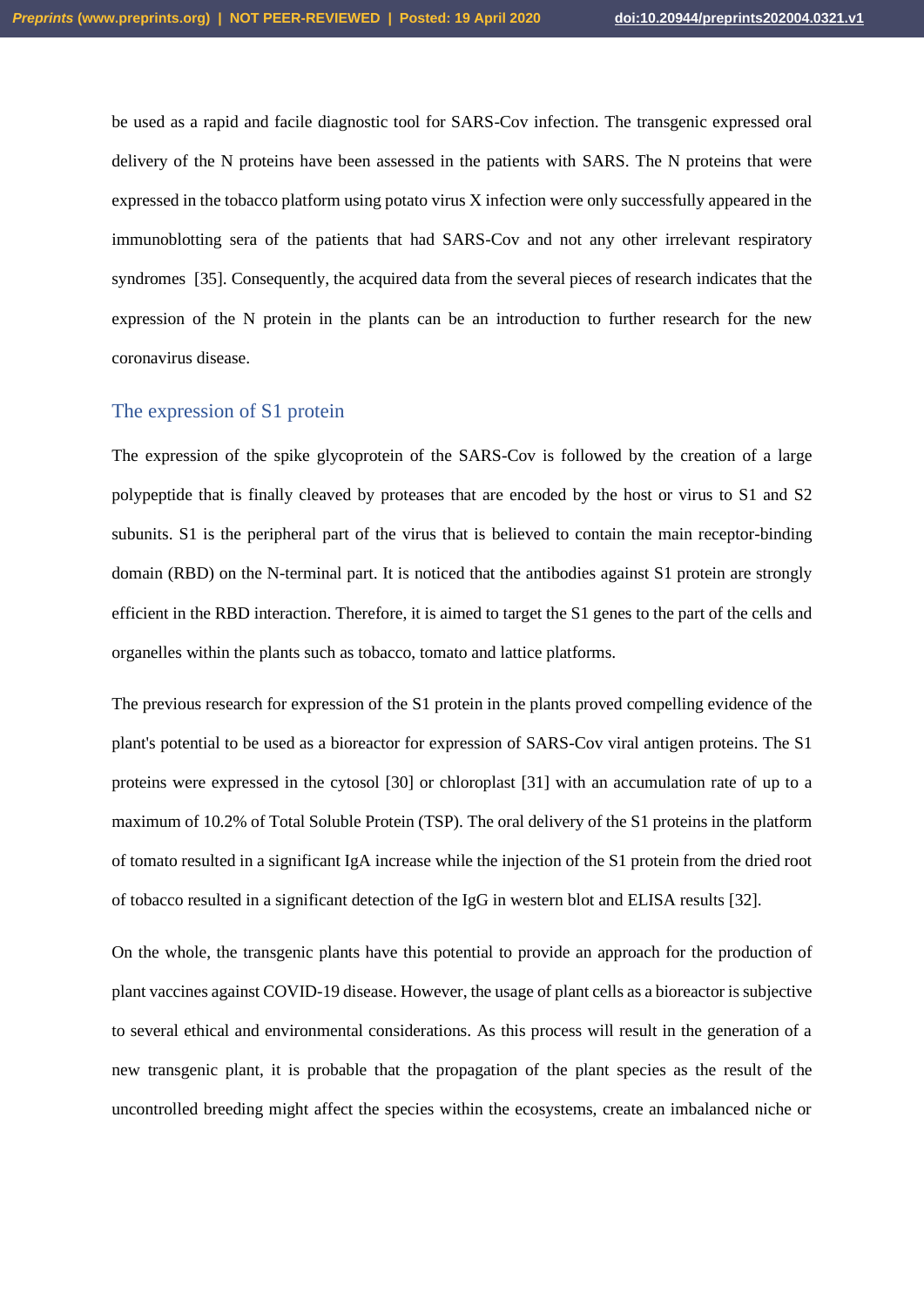even cause poisoning to the species that might consume the plant randomly. Consequently, the transgenic plant culture should be done under restricted control [74].

# <span id="page-21-0"></span>Controlling the plants' anti-viral compounds expression via environmental conditions

Based on the fact that the expression of the lectins and secondary metabolites of the plants are highly dependent on the environmental conditions. Alternatively, it is possible to increase the expression of an anti-viral compound within the plant by changing the environmental circumstances to induce a more stressful condition for the plant. As mentioned earlier in the article some plant species such as tobacco can express anti-SARS lectins that tend to inhibit viral propagation [19]. It is also found that the expression of the lectins in the species such as tobacco can be increased by the presence of pathogens, pest insects and other biochemical materials that could induce the immunogenic response in the plant species. In this case, it is possible to increase the effective lectin content for a higher yield in case of the attitude for non-oral delivery or to increase the effective dose in case of oral delivery [74]. For this reason, the type of pest or invader species [75], the variations in the stress environment [76] and the biochemical (such as Jasmonates) compounds [77] can alter the expression of the lectins in the plants especially in the expression of Nictaba of tobacco. It is worth mentioning that the application of the plant biotechnology technics can also provide the ability of the overexpression of the lectin genes such as UDA and Nictaba agglutinin to provide a higher yield and dosage of the anti-viral compound in the plants.

## <span id="page-21-1"></span>The effectivity of the anti-viral plants' oral delivery

In this review, we have recommended various plants that can have the anti-SARS Cov2 potential. However, the oral delivery of such compounds might be further advantageous as oral delivery is facile and non-invasive. In the case of the usage of plants as the vaccines for expression of the anti-SARS Cov agents, it was observed that the oral delivery of vaccines to animal model was able to induce the mucosal immune responses[32, 33]. Meanwhile, the oral delivery of the plant baicalin was shown to successfully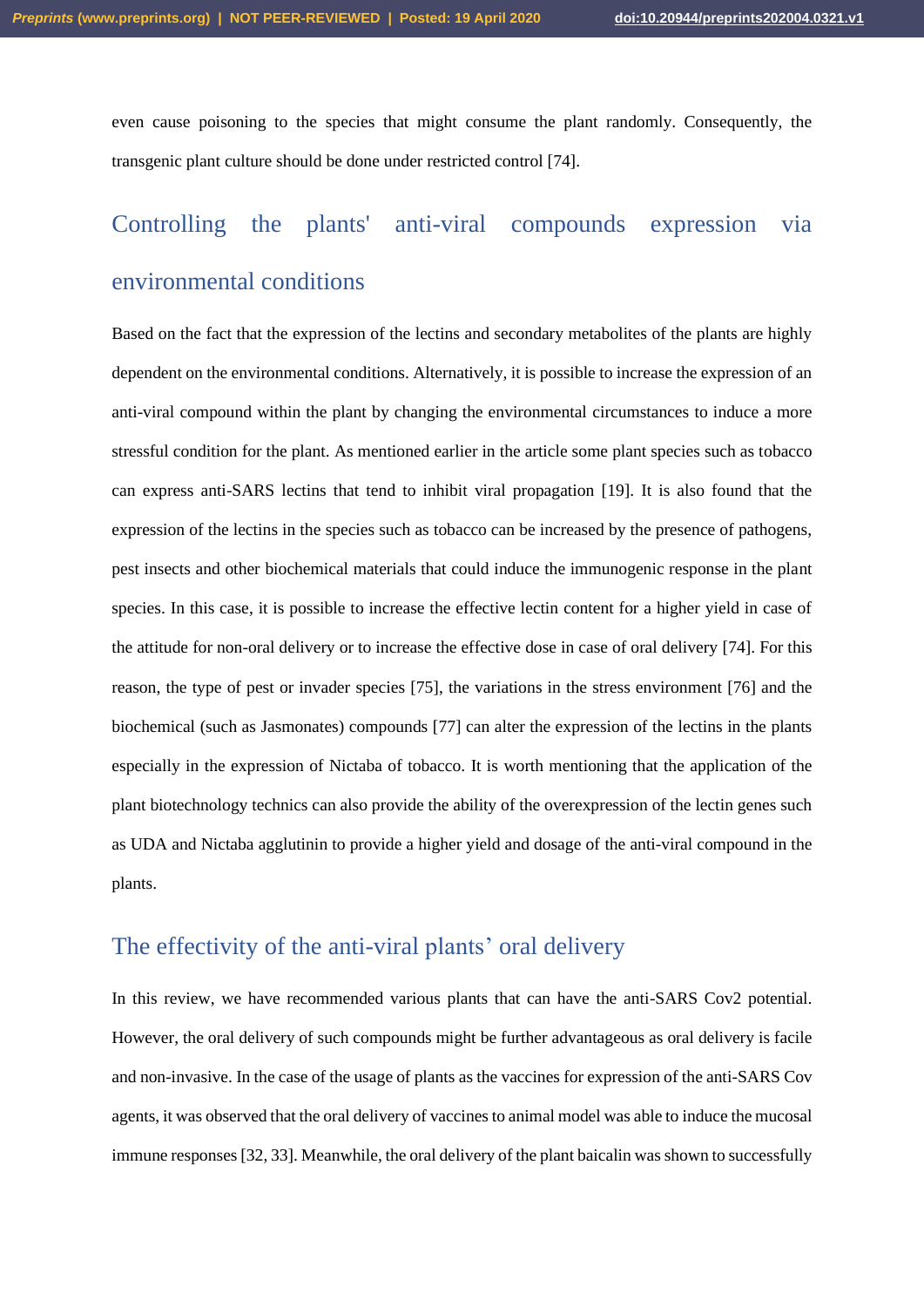reduce the mortality in the influenza-infected mice [25]. However, the question is whether the direct oral delivery of the compounds will be also effective in terms of having antiviral activities. It was confirmed by several studies that most of the plant anti-SARS agents can inhibit the connection of the viral agents to the cells [39]. Therefore it can be postulated that most plant anti-viral agents might apply a protective behavior against the entrance and propagation of the viral agents in the host body. In this case, adding the edible plant species that produce anti-SARS-Cov compounds such as leek, onion, garlic and stinging nettle root (the common nettle) in the food diet might be a good strategy against infection of the new COVID-19 disease.

## <span id="page-22-0"></span>**Conclusion**

Based on the high similarity of the genome and the receptors of SARS-Cov and SARS-Cov2 this review attempted to suggest possible plant species that might be implicated as anti-SARS-Cov2 agents. Plant species can provide a natural, cost effective and with less side effects approaches of drug discovery against COVID-19 disease. Our study suggested the plant species such as *U. dioica* and *S. baicalensis* might encounter the protection, relief or treatment potential against COVID-19 disease. Among such plant compounds, lectins such as Utrica dioica agglutinin and plant secondary metabolites such as Glycyrrhizin and Baicalin have shown promising results in SARS-Cov as well as a favorable in-silico results in the COVID19 disease. Such compounds might be a good choice for further research toward finding a novel natural treatment approach. Meanwhile, several studies have tried to use the plants as a bioreactor to express the SARS vaccinal agents or to overexpress the vaccinal agents. Perhaps the use of tobacco plant might be a suitable option as numerous studies have demonstrated positive results in production and immunization in-vivo by deployment of the tobacco platform for transformation. Furthermore, tobacco contains NICTABA lectin which is a strong antiviral agent. Overal, more studies are needed in order to further assess the anti-viral ability of plant species.

## <span id="page-22-1"></span>References

[1] WHO. "Middle East respiratory syndrome coronavirus (MERS-CoV) " World Health Organization.<https://www.who.int/emergencies/mers-cov/en/> (accessed 1/4/2020.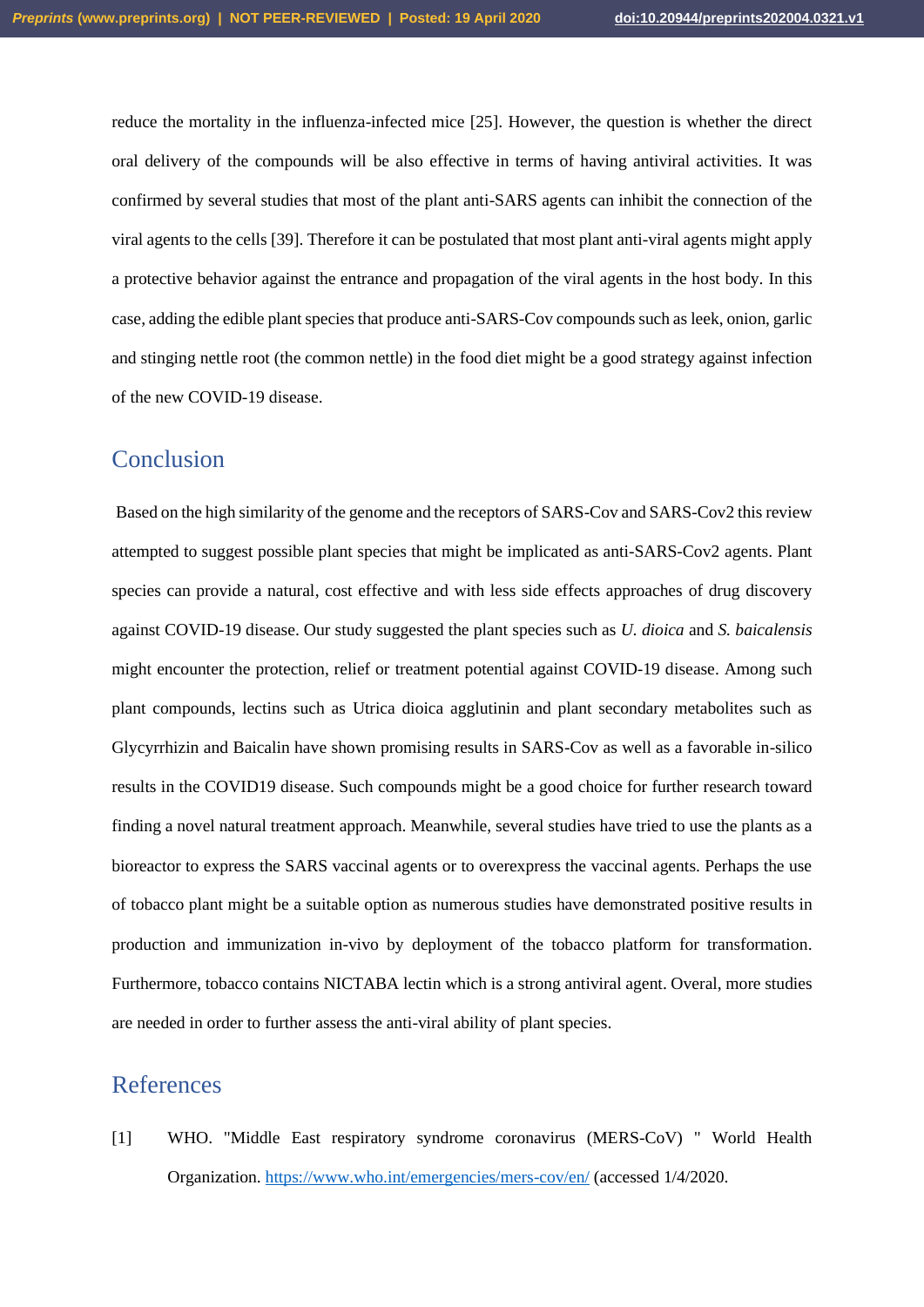- [2] C. Drosten *et al.*, "Clinical features and virological analysis of a case of Middle East respiratory syndrome coronavirus infection," *The Lancet Infectious Diseases,* vol. 13, no. 9, pp. 745-751, 2013/09/01/ 2013, doi: [https://doi.org/10.1016/S1473-3099\(13\)70154-3.](https://doi.org/10.1016/S1473-3099(13)70154-3)
- [3] T. Que, V. Wong, and K. Yuen, "Treatment of severe acute respiratory syndrome with lopinavir/ritonavir: a multicentre retrospective matched cohort study," *Hong Kong Med J,* vol. 9, no. 6, pp. 399-406, 2003.
- [4] B. Cao *et al.*, "A trial of lopinavir–ritonavir in adults hospitalized with severe Covid-19," *New England Journal of Medicine,* 2020.
- [5] K. Anand, J. Ziebuhr, P. Wadhwani, J. R. Mesters, and R. Hilgenfeld, "Coronavirus main proteinase (3CLpro) structure: basis for design of anti-SARS drugs," *Science,* vol. 300, no. 5626, pp. 1763-1767, 2003.
- [6] K.-C. Chou, D.-Q. Wei, and W.-Z. Zhong, "Binding mechanism of coronavirus main proteinase with ligands and its implication to drug design against SARS," *Biochemical and biophysical research communications,* vol. 308, no. 1, pp. 148-151, 2003.
- [7] X. W. Zhang and Y. L. Yap, "Old drugs as lead compounds for a new disease? Binding analysis of SARS coronavirus main proteinase with HIV, psychotic and parasite drugs," *Bioorganic & Medicinal Chemistry,* vol. 12, no. 10, pp. 2517-2521, 2004/05/15/ 2004, doi: [https://doi.org/10.1016/j.bmc.2004.03.035.](https://doi.org/10.1016/j.bmc.2004.03.035)
- [8] K. Anand, H. Yang, M. Bartlam, Z. Rao, and R. Hilgenfeld, "Coronavirus main proteinase: target for antiviral drug therapy," in *Coronaviruses with special emphasis on first insights concerning SARS*: Springer, 2005, pp. 173-199.
- [9] Y. M. Báez-Santos, S. E. St. John, and A. D. Mesecar, "The SARS-coronavirus papain-like protease: Structure, function and inhibition by designed antiviral compounds," *Antiviral Research,* vol. 115, pp. 21-38, 2015/03/01/ 2015, doi: [https://doi.org/10.1016/j.antiviral.2014.12.015.](https://doi.org/10.1016/j.antiviral.2014.12.015)
- [10] M. Cascella, M. Rajnik, A. Cuomo, S. C. Dulebohn, and R. Di Napoli, "Features, Evaluation and Treatment Coronavirus (COVID-19)," in *StatPearls [Internet]*: StatPearls Publishing, 2020.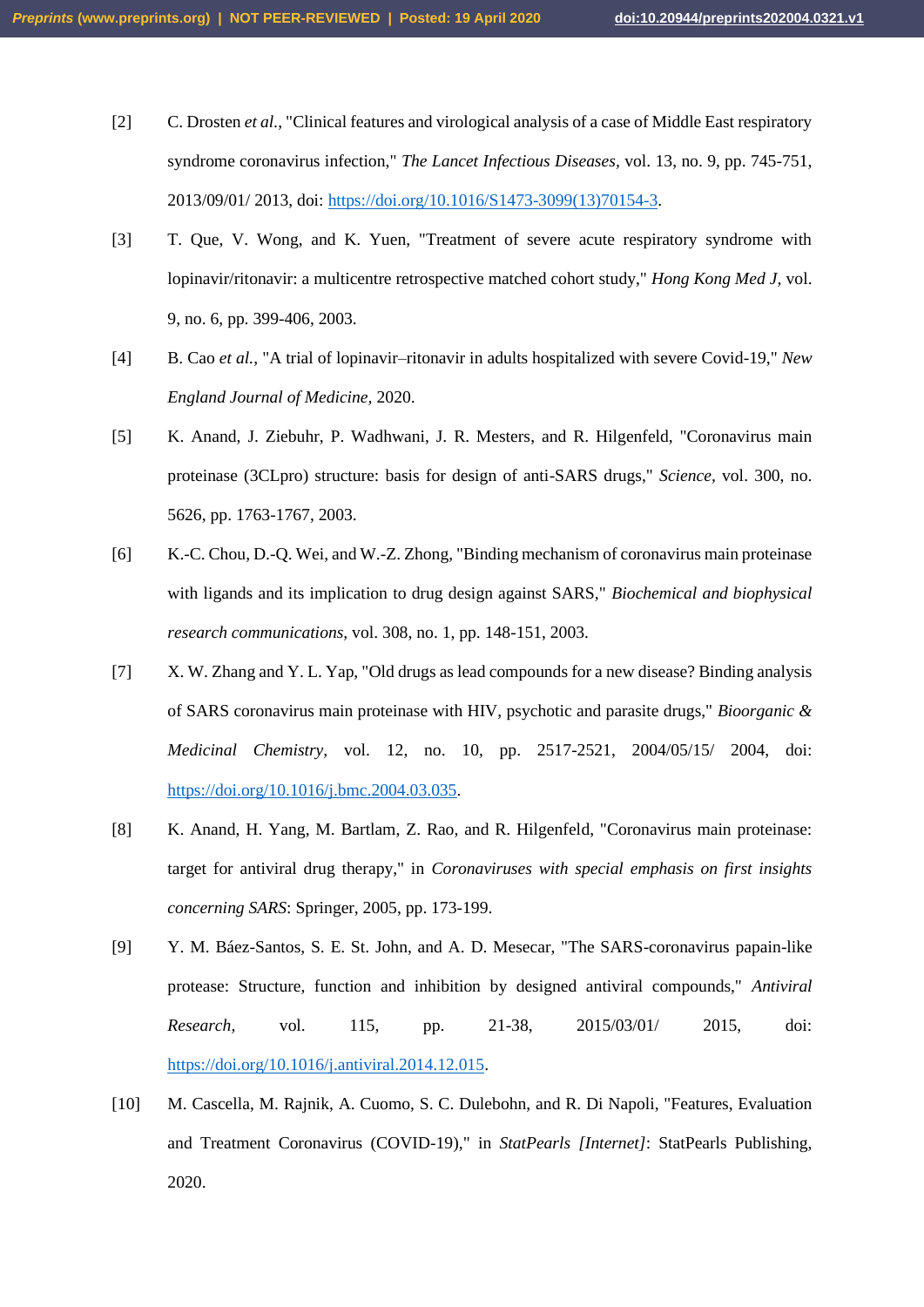- [11] H. Zhang, J. M. Penninger, Y. Li, N. Zhong, and A. S. Slutsky, "Angiotensin-converting enzyme 2 (ACE2) as a SARS-CoV-2 receptor: molecular mechanisms and potential therapeutic target," *Intensive Care Medicine,* vol. 46, no. 4, pp. 586-590, 2020/04/01 2020, doi: 10.1007/s00134-020-05985-9.
- [12] D. C. Dinesh, S. Tamilarasan, K. Rajaram, and E. Bouřa, "Antiviral Drug Targets of Single-Stranded RNA Viruses Causing Chronic Human Diseases," *Current drug targets,* vol. 21, no. 2, pp. 105-124, 2020.
- [13] L. Dong, S. Hu, and J. Gao, "Discovering drugs to treat coronavirus disease 2019 (COVID-19)," *Drug discoveries & therapeutics,* vol. 14, no. 1, pp. 58-60, 2020.
- [14] F. Wu *et al.*, "A new coronavirus associated with human respiratory disease in China," *Nature,*  vol. 579, no. 7798, pp. 265-269, 2020.
- [15] P. Zhou *et al.*, "Discovery of a novel coronavirus associated with the recent pneumonia outbreak in humans and its potential bat origin," *BioRxiv,* 2020.
- [16] M. T. ul Qamar, S. M. Alqahtani, M. A. Alamri, and L.-L. Chen, "Structural basis of SARS-CoV-2 3CLpro and anti-COVID-19 drug discovery from medicinal plants†," *Journal of Pharmaceutical Analysis,* 2020/03/26/ 2020, doi: [https://doi.org/10.1016/j.jpha.2020.03.009.](https://doi.org/10.1016/j.jpha.2020.03.009)
- [17] X. Xu *et al.*, "Evolution of the novel coronavirus from the ongoing Wuhan outbreak and modeling of its spike protein for risk of human transmission," *Science China Life Sciences,* vol. 63, no. 3, pp. 457-460, 2020/03/01 2020, doi: 10.1007/s11427-020-1637-5.
- [18] N. Mohammadi and N. Shaghaghi, "Inhibitory effect of eight Secondary Metabolites from conventional Medicinal Plants on COVID\_19 Virus Protease by Molecular Docking Analysis," 2020.
- [19] E. Keyaerts *et al.*, "Plant lectins are potent inhibitors of coronaviruses by interfering with two targets in the viral replication cycle," *Antiviral research,* vol. 75, no. 3, pp. 179-187, 2007.
- [20] F. J. U. M. van der Meer *et al.*, "The carbohydrate-binding plant lectins and the non-peptidic antibiotic pradimicin A target the glycans of the coronavirus envelope glycoproteins," *Journal of Antimicrobial Chemotherapy,* vol. 60, no. 4, pp. 741-749, 2007, doi: 10.1093/jac/dkm301.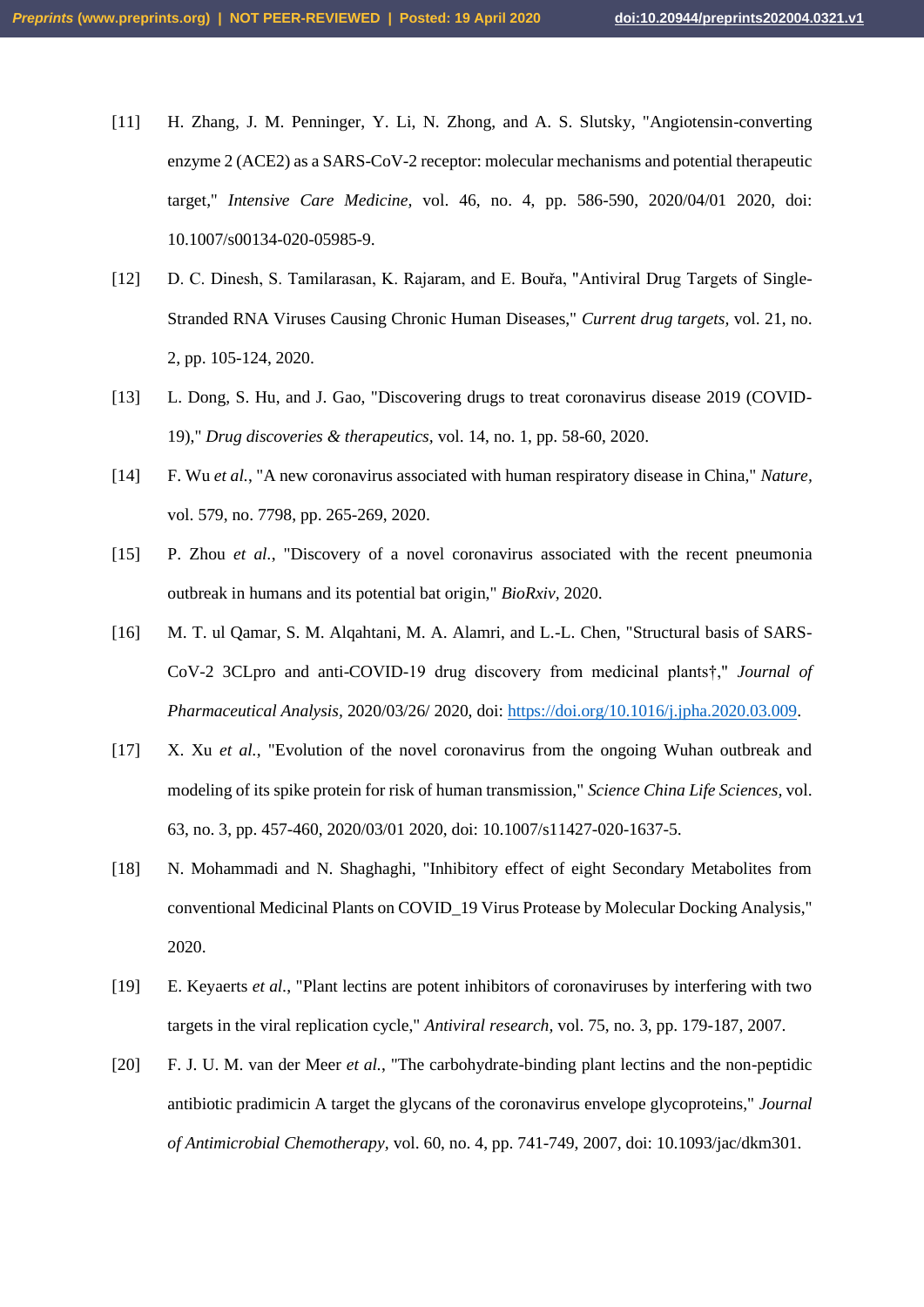- [21] Y. Kumaki *et al.*, "Inhibition of severe acute respiratory syndrome coronavirus replication in a lethal SARS-CoV BALB/c mouse model by stinging nettle lectin, Urtica dioica agglutinin," *Antiviral Research,* vol. 90, no. 1, pp. 22-32, 2011/04/01/ 2011, doi: [https://doi.org/10.1016/j.antiviral.2011.02.003.](https://doi.org/10.1016/j.antiviral.2011.02.003)
- [22] F. Chen *et al.*, "In vitro susceptibility of 10 clinical isolates of SARS coronavirus to selected antiviral compounds," *Journal of Clinical Virology,* vol. 31, no. 1, pp. 69-75, 2004/09/01/ 2004, doi: [https://doi.org/10.1016/j.jcv.2004.03.003.](https://doi.org/10.1016/j.jcv.2004.03.003)
- [23] C. F. Yeh, K. C. Wang, L. C. Chiang, D. E. Shieh, M. H. Yen, and J. San Chang, "Water extract of licorice had anti-viral activity against human respiratory syncytial virus in human respiratory tract cell lines," *Journal of ethnopharmacology,* vol. 148, no. 2, pp. 466-473, 2013.
- [24] G. Hoever *et al.*, "Antiviral Activity of Glycyrrhizic Acid Derivatives against SARS− Coronavirus," *Journal of medicinal chemistry,* vol. 48, no. 4, pp. 1256-1259, 2005.
- [25] H.-J. Zhi, H.-Y. Zhu, Y.-Y. Zhang, Y. Lu, H. Li, and D.-F. Chen, "In vivo effect of quantified flavonoids-enriched extract of Scutellaria baicalensis root on acute lung injury induced by influenza A virus," *Phytomedicine,* vol. 57, pp. 105-116, 2019/04/01/ 2019, doi: [https://doi.org/10.1016/j.phymed.2018.12.009.](https://doi.org/10.1016/j.phymed.2018.12.009)
- [26] K. Y. Yuen *et al.*, "Baicalin as a treatment for SARS infection," ed: Google Patents, 2009.
- [27] A. Massi *et al.*, "Research Progress in the Modification of Quercetin Leading to Anticancer Agents," (in eng), *Molecules,* vol. 22, no. 8, p. 1270, 2017, doi: 10.3390/molecules22081270.
- [28] T. T. H. Nguyen *et al.*, "Flavonoid-mediated inhibition of SARS coronavirus 3C-like protease expressed in Pichia pastoris," *Biotechnology Letters,* vol. 34, no. 5, pp. 831-838, 2012/05/01 2012, doi: 10.1007/s10529-011-0845-8.
- [29] S. Jo, S. Kim, D. H. Shin, and M.-S. Kim, "Inhibition of SARS-CoV 3CL protease by flavonoids," *Journal of Enzyme Inhibition and Medicinal Chemistry,* vol. 35, no. 1, pp. 145- 151, 2020/01/01 2020, doi: 10.1080/14756366.2019.1690480.
- [30] H.-Y. Li, S. Ramalingam, and M.-L. Chye, "Accumulation of recombinant SARS-CoV spike protein in plant cytosol and chloroplasts indicate potential for development of plant-derived oral vaccines," *Experimental Biology and Medicine,* vol. 231, no. 8, pp. 1346-1352, 2006.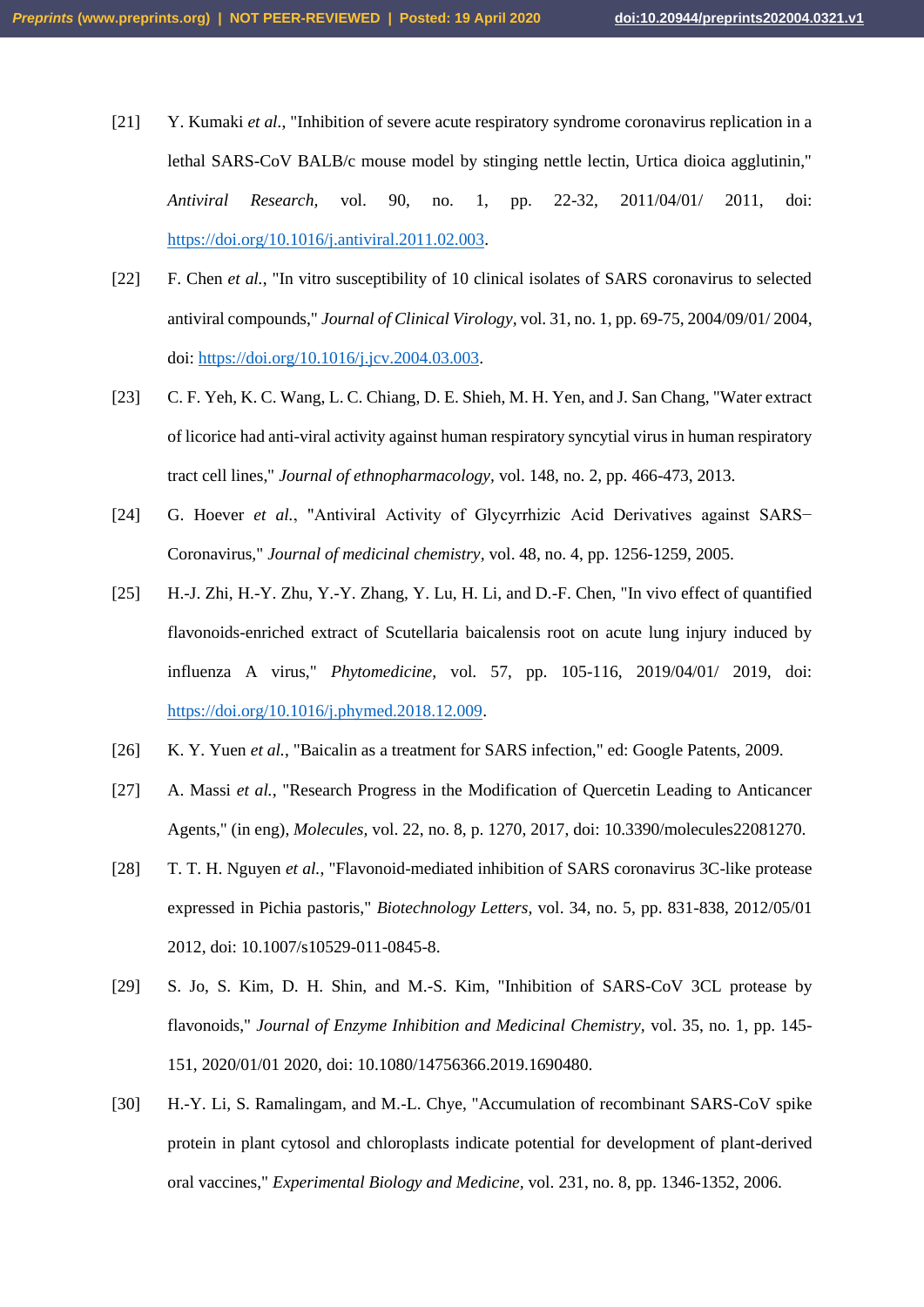- [31] X. Zhong, G. Qi, J. Yang, G. Xing, J. Liu, and X. Yang, "[High-efficiency expression of a receptor-binding domain of SARS-CoV spike protein in tobacco chloroplasts]," (in chi), *Sheng Wu Gong Cheng Xue Bao,* vol. 30, no. 6, pp. 920-930, 2014/06// 2014. [Online]. Available: [http://europepmc.org/abstract/MED/25212009.](http://europepmc.org/abstract/MED/25212009)
- [32] N. Pogrebnyak *et al.*, "Severe acute respiratory syndrome (SARS) S protein production in plants: development of recombinant vaccine," *Proceedings of the National Academy of Sciences,* vol. 102, no. 25, pp. 9062-9067, 2005.
- [33] N. Zheng *et al.*, "Boosted expression of the SARS-CoV nucleocapsid protein in tobacco and its immunogenicity in mice," *Vaccine,* vol. 27, no. 36, pp. 5001-5007, 2009/08/06/ 2009, doi: [https://doi.org/10.1016/j.vaccine.2009.05.073.](https://doi.org/10.1016/j.vaccine.2009.05.073)
- [34] Y. Wang *et al.*, "Profiles of IgG antibodies to nucleocapsid and spike proteins of the SARSassociated coronavirus in SARS patients," *DNA and cell biology,* vol. 24, no. 8, pp. 521-527, 2005.
- [35] R. Franconi, E. Illiano, F. Paolini, S. Massa, A. Venuti, and O. C. Demurtas, "Rapid and Low-Cost Tools Derived from Plants to Face Emerging/Re-emerging Infectious Diseases and Bioterrorism Agents," in *Defence Against Bioterrorism*, Dordrecht, V. Radosavljevic, I. Banjari, and G. Belojevic, Eds., 2018// 2018: Springer Netherlands, pp. 123-139.
- [36] R. Dhouibi *et al.*, "Screening of pharmacological uses of Urtica dioica and others benefits," *Progress in Biophysics and Molecular Biology,* vol. 150, pp. 67-77, 2020/01/01/ 2020, doi: [https://doi.org/10.1016/j.pbiomolbio.2019.05.008.](https://doi.org/10.1016/j.pbiomolbio.2019.05.008)
- [37] E. Ramos-Tovar and P. Muriel, "Chapter 9 Phytotherapy for the Liver∗," in *Dietary Interventions in Liver Disease*, R. R. Watson and V. R. Preedy Eds.: Academic Press, 2019, pp. 101-121.
- [38] J. Cinatl, B. Morgenstern, G. Bauer, P. Chandra, H. Rabenau, and H. W. Doerr, "Glycyrrhizin, an active component of liquorice roots, and replication of SARS-associated coronavirus," *The Lancet,* vol. 361, no. 9374, pp. 2045-2046, 2003/06/14/ 2003, doi: [https://doi.org/10.1016/S0140-6736\(03\)13615-X.](https://doi.org/10.1016/S0140-6736(03)13615-X)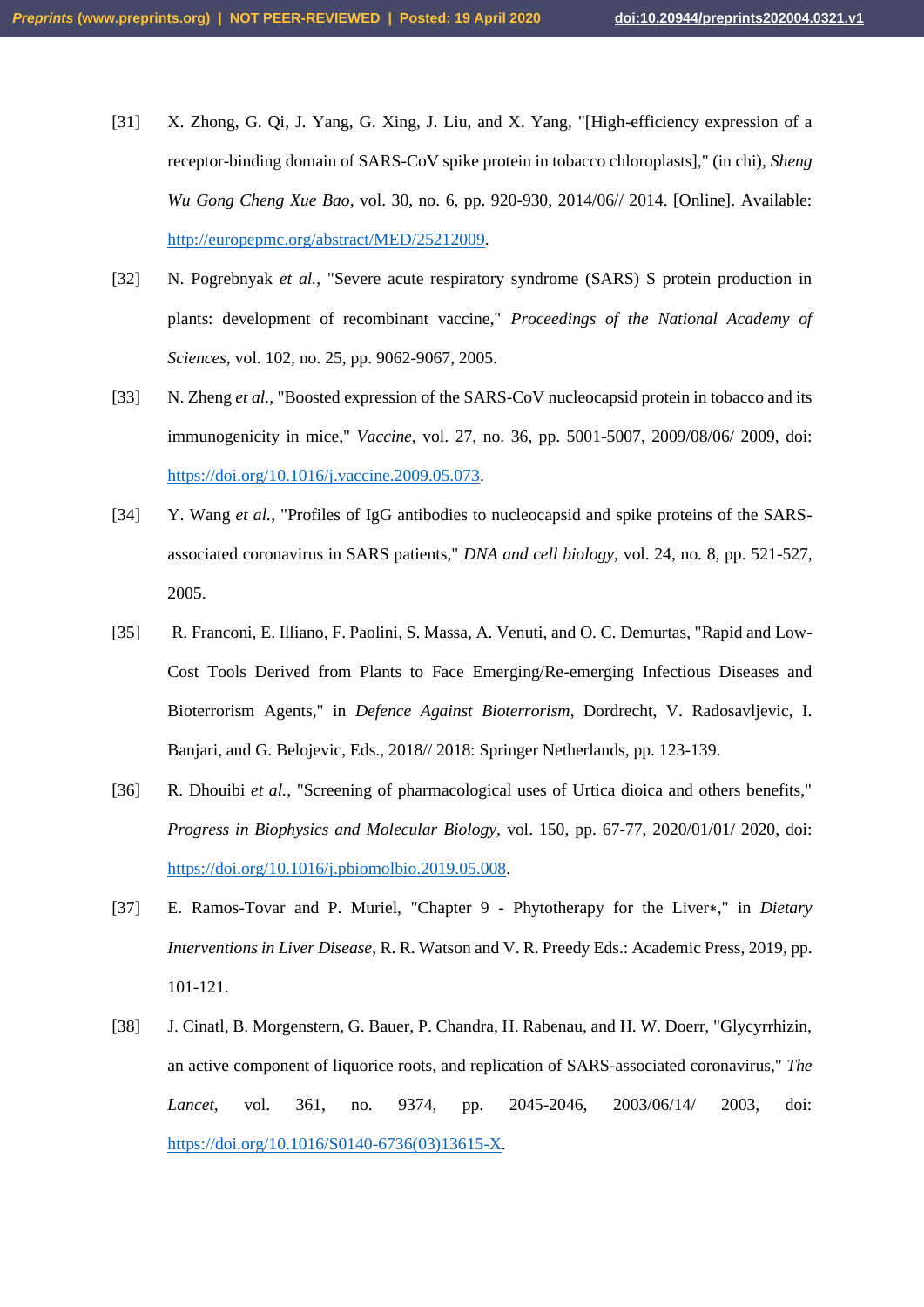- [39] H. Pilcher, "Liquorice may tackle SARS," *Nature,* 2003/06/13 2003, doi: 10.1038/news030609-16.
- [40] C. Fiore *et al.*, "Antiviral effects of Glycyrrhiza species," *Phytotherapy Research: An International Journal Devoted to Pharmacological and Toxicological Evaluation of Natural Product Derivatives,* vol. 22, no. 2, pp. 141-148, 2008.
- [41] M. N. Asl and H. Hosseinzadeh, "Review of pharmacological effects of Glycyrrhiza sp. and its bioactive compounds," *Phytotherapy Research: An International Journal Devoted to Pharmacological and Toxicological Evaluation of Natural Product Derivatives, vol.* 22, no. 6, pp. 709-724, 2008.
- [42] J. Pu, L. He, S. Wu, P. Zhang, and X. Huang, "Anti-virus research of triterpenoids in licorice," *Bing du xue bao= Chinese journal of virology,* vol. 29, no. 6, pp. 673-679, 2013.
- [43] H. Chen and Q. Du, "Potential natural compounds for preventing 2019-nCoV infection," *Preprints,* 2020.
- [44] H. Liu *et al.*, "Scutellaria baicalensis extract and baicalein inhibit replication of SARS-CoV-2 and its 3C-like protease in vitro," *bioRxiv,* p. 2020.04.10.035824, 2020, doi: 10.1101/2020.04.10.035824.
- [45] B. T. P. Thuy *et al.*, "Investigation into SARS-CoV-2 Resistance of Compounds in Garlic Essential Oil," *ACS Omega,* 2020.
- [46] L. Chen *et al.*, "Binding interaction of quercetin-3-β-galactoside and its synthetic derivatives with SARS-CoV 3CLpro: Structure–activity relationship studies reveal salient pharmacophore features," *Bioorganic & Medicinal Chemistry,* vol. 14, no. 24, pp. 8295-8306, 2006/12/15/ 2006, doi: [https://doi.org/10.1016/j.bmc.2006.09.014.](https://doi.org/10.1016/j.bmc.2006.09.014)
- [47] S. Jo, H. Kim, S. Kim, D. H. Shin, and M.-S. Kim, "Characteristics of flavonoids as potent MERS-CoV 3C-like protease inhibitors," *Chemical Biology & Drug Design,* vol. 94, no. 6, pp. 2023-2030, 2019/12/01 2019, doi: 10.1111/cbdd.13604.
- [48] S. Zhong, H. Yu, and R. Miller, "Extracts of Scutellaria for the Treatment of Sars," ed: Google Patents, 2008.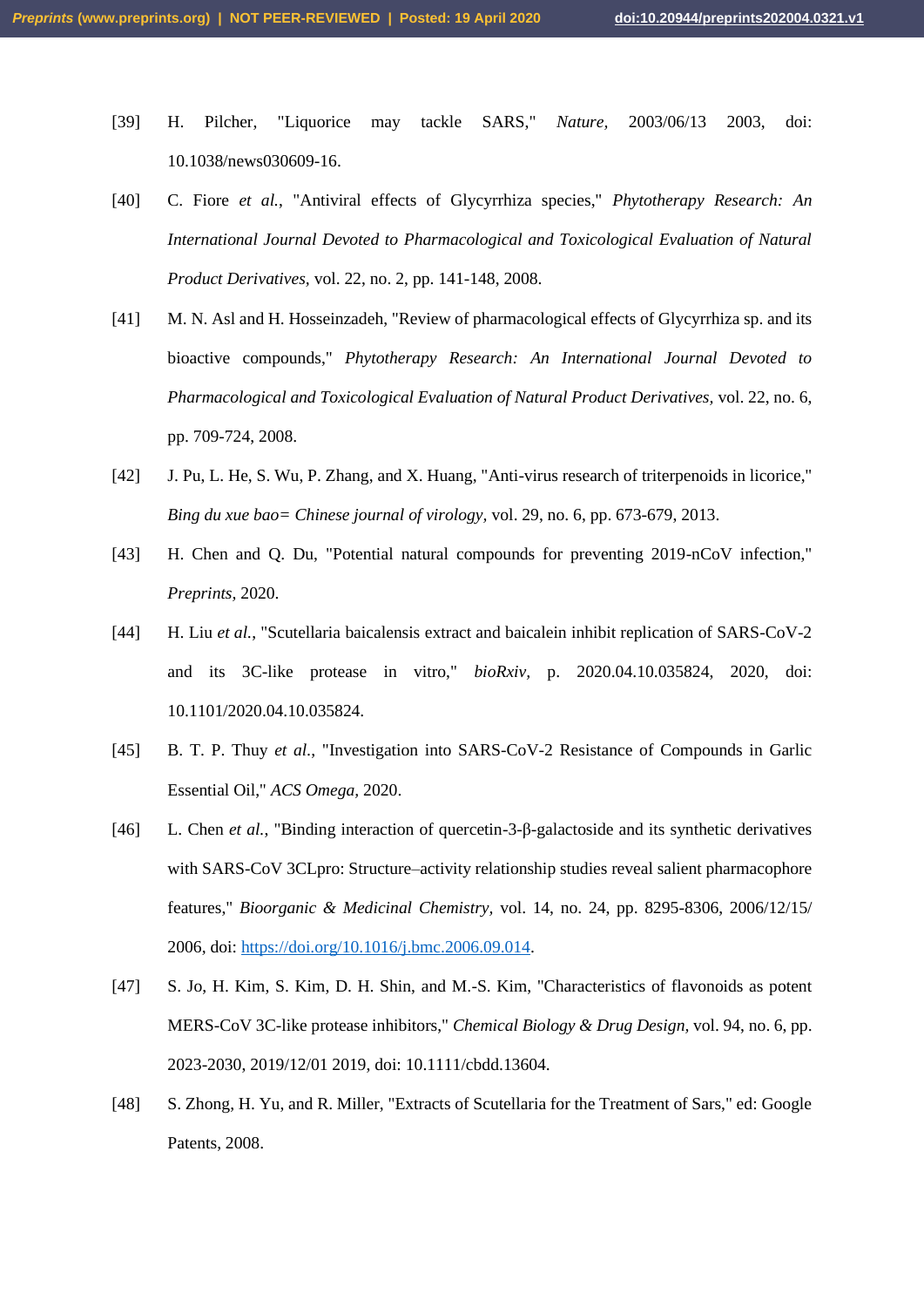- [49] S.-y. Li *et al.*, "Identification of natural compounds with antiviral activities against SARSassociated coronavirus," *Antiviral research,* vol. 67, no. 1, pp. 18-23, 2005.
- [50] C.-W. Lin *et al.*, "Anti-SARS coronavirus 3C-like protease effects of Isatis indigotica root and plant-derived phenolic compounds," *Antiviral Research,* vol. 68, no. 1, pp. 36-42, 2005/10/01/ 2005, doi: [https://doi.org/10.1016/j.antiviral.2005.07.002.](https://doi.org/10.1016/j.antiviral.2005.07.002)
- [51] C.-C. Wen *et al.*, "Specific Plant Terpenoids and Lignoids Possess Potent Antiviral Activities against Severe Acute Respiratory Syndrome Coronavirus," *Journal of Medicinal Chemistry,*  vol. 50, no. 17, pp. 4087-4095, 2007/08/01 2007, doi: 10.1021/jm070295s.
- [52] L. Yi *et al.*, "Small molecules blocking the entry of severe acute respiratory syndrome coronavirus into host cells," *Journal of virology,* vol. 78, no. 20, pp. 11334-11339, 2004.
- [53] J.-Y. Park *et al.*, "Chalcones isolated from Angelica keiskei inhibit cysteine proteases of SARS-CoV," *Journal of enzyme inhibition and medicinal chemistry,* vol. 31, no. 1, pp. 23-30, 2016.
- [54] J.-Y. Park *et al.*, "Diarylheptanoids from Alnus japonica inhibit papain-like protease of severe acute respiratory syndrome coronavirus," *Biological and Pharmaceutical Bulletin,* pp. b12- 00623, 2012.
- [55] Y. B. Ryu *et al.*, "SARS-CoV 3CLpro inhibitory effects of quinone-methide triterpenes from Tripterygium regelii," *Bioorganic & medicinal chemistry letters,* vol. 20, no. 6, pp. 1873-1876, 2010.
- [56] Y. B. Ryu *et al.*, "Biflavonoids from Torreya nucifera displaying SARS-CoV 3CLpro inhibition," *Bioorganic & medicinal chemistry,* vol. 18, no. 22, pp. 7940-7947, 2010.
- [57] M. R. Loizzo *et al.*, "Phytochemical analysis and in vitro antiviral activities of the essential oils of seven Lebanon species," *Chemistry & biodiversity,* vol. 5, no. 3, pp. 461-470, 2008.
- [58] C.-C. Wen *et al.*, "Traditional Chinese medicine herbal extracts of Cibotium barometz, Gentiana scabra, Dioscorea batatas, Cassia tora, and Taxillus chinensis inhibit SARS-CoV replication," *Journal of traditional and complementary medicine,* vol. 1, no. 1, pp. 41-50, 2011.
- [59] D. W. Kim *et al.*, "Phenolic phytochemical displaying SARS-CoV papain-like protease inhibition from the seeds of Psoralea corylifolia," *Journal of enzyme inhibition and medicinal chemistry,* vol. 29, no. 1, pp. 59-63, 2014.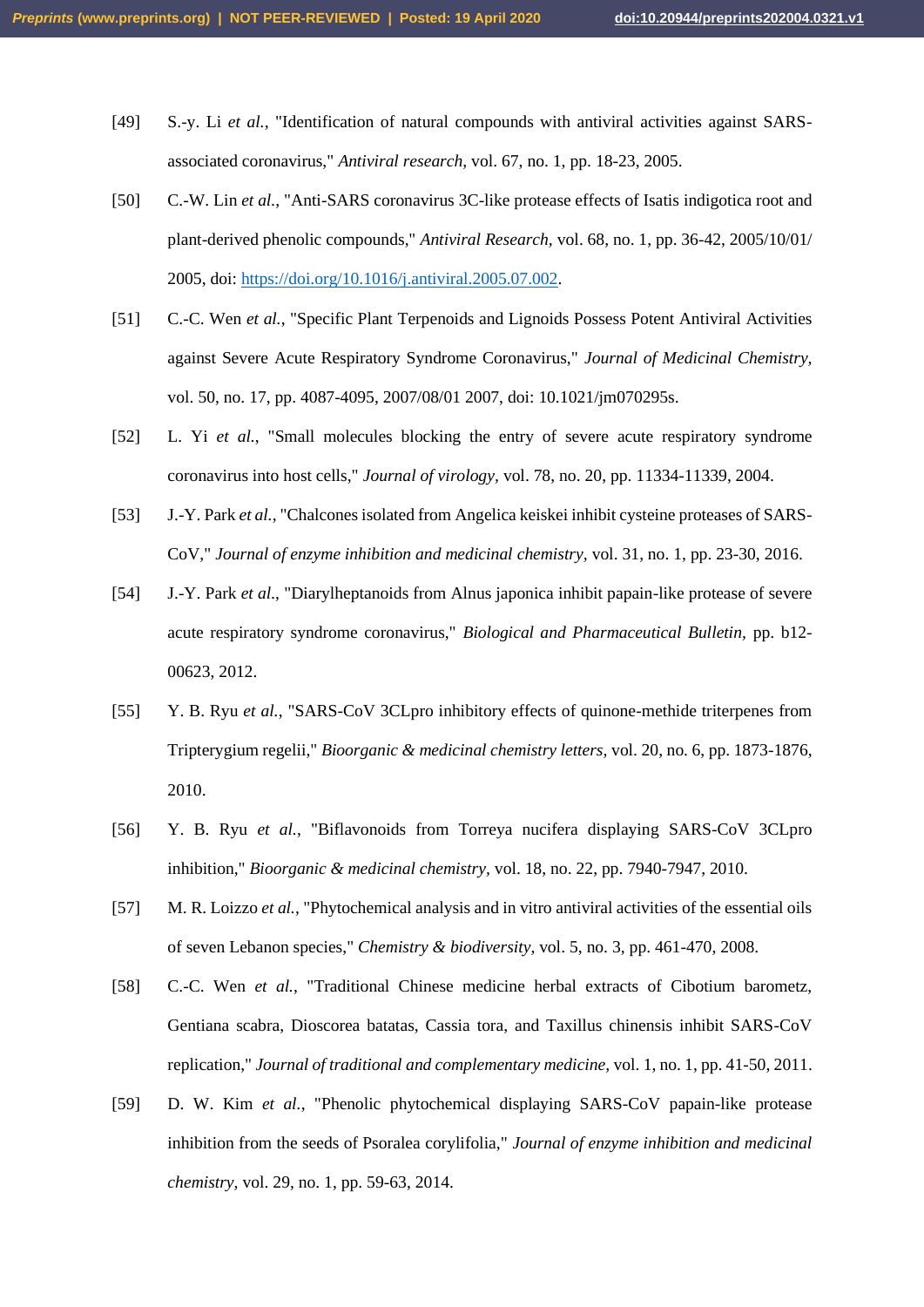- [60] J.-Y. Park *et al.*, "Tanshinones as selective and slow-binding inhibitors for SARS-CoV cysteine proteases," *Bioorganic & medicinal chemistry,* vol. 20, no. 19, pp. 5928-5935, 2012.
- [61] R. Y. Utomo and E. Meiyanto, "Revealing the Potency of Citrus and Galangal Constituents to Halt SARS-CoV-2 Infection," 2020.
- [62] Z. Chen and T. Nakamura, "Statistical evidence for the usefulness of Chinese medicine in the treatment of SARS," *Phytotherapy Research: An International Journal Devoted to Pharmacological and Toxicological Evaluation of Natural Product Derivatives,* vol. 18, no. 7, pp. 592-594, 2004.
- [63] M.-S. Yu *et al.*, "Identification of myricetin and scutellarein as novel chemical inhibitors of the SARS coronavirus helicase, nsP13," *Bioorganic & medicinal chemistry letters,* vol. 22, no. 12, pp. 4049-4054, 2012.
- [64] M. Zhuang *et al.*, "Procyanidins and butanol extract of Cinnamomi Cortex inhibit SARS-CoV infection," *Antiviral research,* vol. 82, no. 1, pp. 73-81, 2009.
- [65] S. Jo, H. Kim, S. Kim, D. H. Shin, and M. S. Kim, "Characteristics of flavonoids as potent MERS‐CoV 3C‐like protease inhibitors," *Chemical biology & drug design,* vol. 94, no. 6, pp. 2023-2030, 2019.
- [66] D. Chattopadhyay, "Role and Scope of Ethnomedical Plants in the Development of Antivirals," *Pharmacologyonline,* vol. 3, pp. 64-72, 2006.
- [67] J. K. Cho *et al.*, "Geranylated flavonoids displaying SARS-CoV papain-like protease inhibition from the fruits of Paulownia tomentosa," *Bioorganic & medicinal chemistry,* vol. 21, no. 11, pp. 3051-3057, 2013.
- [68] W. Luo *et al.*, "Anti-SARS coronavirus 3C-like protease effects of Rheum palmatum L. extracts," *Bioscience trends,* vol. 3, no. 4, 2009.
- [69] T.-Y. Ho, S.-L. Wu, J.-C. Chen, C.-C. Li, and C.-Y. Hsiang, "Emodin blocks the SARS coronavirus spike protein and angiotensin-converting enzyme 2 interaction," *Antiviral Research,* vol. 74, no. 2, pp. 92-101, 2007/05/01/ 2007, doi: [https://doi.org/10.1016/j.antiviral.2006.04.014.](https://doi.org/10.1016/j.antiviral.2006.04.014)